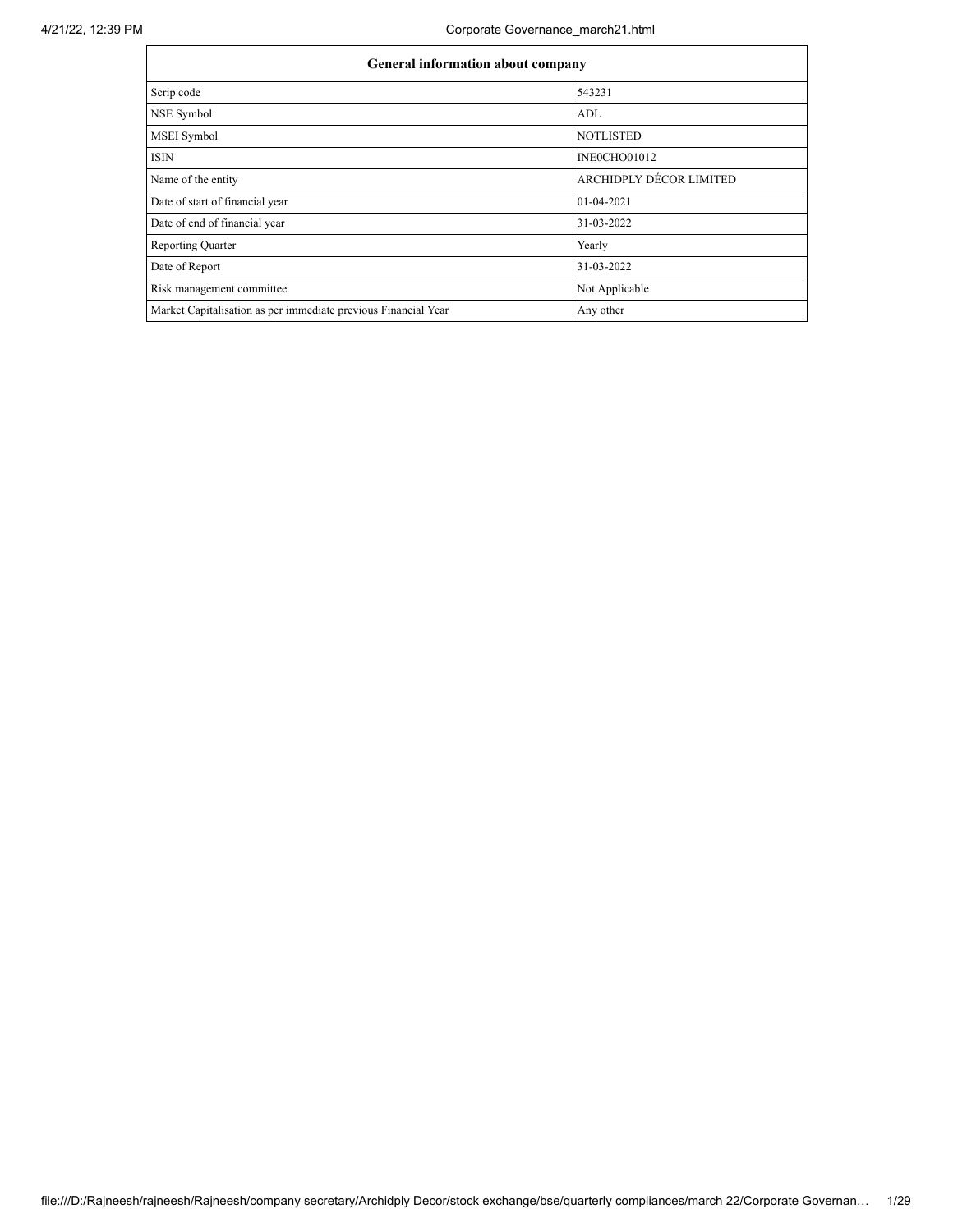**Annexure I**

## **Annexure I to be submitted by listed entity on quarterly basis**

**I. Composition of Board of Directors**

|                           |                     |            |                                                       |                                       |                                 |                                | Disclosure of notes on composition of board of directors explanatory                                 |                                             |                                          |                                                         |                      |                                            |                                                                                                                                                  |                                                                                                                                                                      |                                                                                                                                                                          |                                                                                                                                                                                                            |  |
|---------------------------|---------------------|------------|-------------------------------------------------------|---------------------------------------|---------------------------------|--------------------------------|------------------------------------------------------------------------------------------------------|---------------------------------------------|------------------------------------------|---------------------------------------------------------|----------------------|--------------------------------------------|--------------------------------------------------------------------------------------------------------------------------------------------------|----------------------------------------------------------------------------------------------------------------------------------------------------------------------|--------------------------------------------------------------------------------------------------------------------------------------------------------------------------|------------------------------------------------------------------------------------------------------------------------------------------------------------------------------------------------------------|--|
|                           |                     |            |                                                       |                                       |                                 |                                |                                                                                                      |                                             |                                          | Whether the listed entity has a Regular Chairperson Yes |                      |                                            |                                                                                                                                                  |                                                                                                                                                                      |                                                                                                                                                                          |                                                                                                                                                                                                            |  |
|                           |                     |            |                                                       |                                       |                                 |                                |                                                                                                      |                                             |                                          | Whether Chairperson is related to MD or CEO             |                      | Yes                                        |                                                                                                                                                  |                                                                                                                                                                      |                                                                                                                                                                          |                                                                                                                                                                                                            |  |
| e of the<br>rector        | PAN                 | <b>DIN</b> | Category 1<br>of directors                            | Category 2<br>of directors            | Category<br>$3$ of<br>directors | Date<br><sub>of</sub><br>Birth | Whether<br>special<br>resolution<br>passed?<br>[Refer Reg.<br>$17(1A)$ of<br>Listing<br>Regulations] | Date of<br>passing<br>special<br>resolution | <b>Initial Date</b><br>of<br>appointment | Date of Re-<br>appointment                              | Date of<br>cessation | Tenure<br>of<br>director<br>(in<br>months) | No of<br>Directorship<br>in listed<br>entities<br>including<br>this listed<br>entity (Refer<br>Regulation<br>$17A$ of<br>Listing<br>Regulations) | No of<br>Independent<br>Directorship<br>in listed<br>entities<br>including<br>this listed<br>entity<br>(Refer<br>Regulation<br>$17A(1)$ of<br>Listing<br>Regulations | Number of<br>memberships<br>in Audit/<br>Stakeholder<br>Committee(s)<br>including this<br>listed entity<br>(Refer<br>Regulation<br>$26(1)$ of<br>Listing<br>Regulations) | No of post<br>of<br>Chairperson<br>in Audit/<br>Stakeholder<br>Committee<br>held in listed<br>entities<br>including<br>this listed<br>entity (Refer<br>Regulation<br>$26(1)$ of<br>Listing<br>Regulations) |  |
| M                         | ABRPD9021C          | 00561803   | Executive<br>Director                                 | Chairperson<br>related to<br>Promoter | CEO-<br>MD                      | $13 -$<br>$02 -$<br>1975       | <b>NA</b>                                                                                            |                                             | 14-06-2017                               | 11-02-2020                                              |                      | 58                                         | 2                                                                                                                                                | $\bf{0}$                                                                                                                                                             | 2                                                                                                                                                                        | $\mathbf{0}$                                                                                                                                                                                               |  |
| DAGA                      | AGQPD7847Q 01412917 |            | Non-<br>Executive -<br>Non<br>Independent<br>Director | Not<br>Applicable                     |                                 | $26 -$<br>$04 -$<br>1978       | <b>NA</b>                                                                                            |                                             | 14-06-2017                               | 30-09-2020                                              |                      | 58                                         | 2                                                                                                                                                | $\mathbf{0}$                                                                                                                                                         | $\overline{c}$                                                                                                                                                           | $\Omega$                                                                                                                                                                                                   |  |
| <b>ATHA</b>               | AZYPR3163L          | 00652797   | Non-<br>Executive -<br>Independent<br>Director        | Not<br>Applicable                     |                                 | $07 -$<br>$02 -$<br>1979       | NA                                                                                                   |                                             | 11-02-2020                               | 11-02-2020                                              |                      | 26                                         |                                                                                                                                                  |                                                                                                                                                                      | $\overline{c}$                                                                                                                                                           | $\Omega$                                                                                                                                                                                                   |  |
| <b>EHALLI</b><br>tAJ<br>E | AASPH2874B          | 08693808   | Non-<br>Executive -<br>Independent<br>Director        | Not<br>Applicable                     |                                 | $10-$<br>$09 -$<br>1952        | <b>NA</b>                                                                                            |                                             | 11-02-2020                               | 11-02-2020                                              |                      | 26                                         |                                                                                                                                                  |                                                                                                                                                                      | $\overline{2}$                                                                                                                                                           | 2                                                                                                                                                                                                          |  |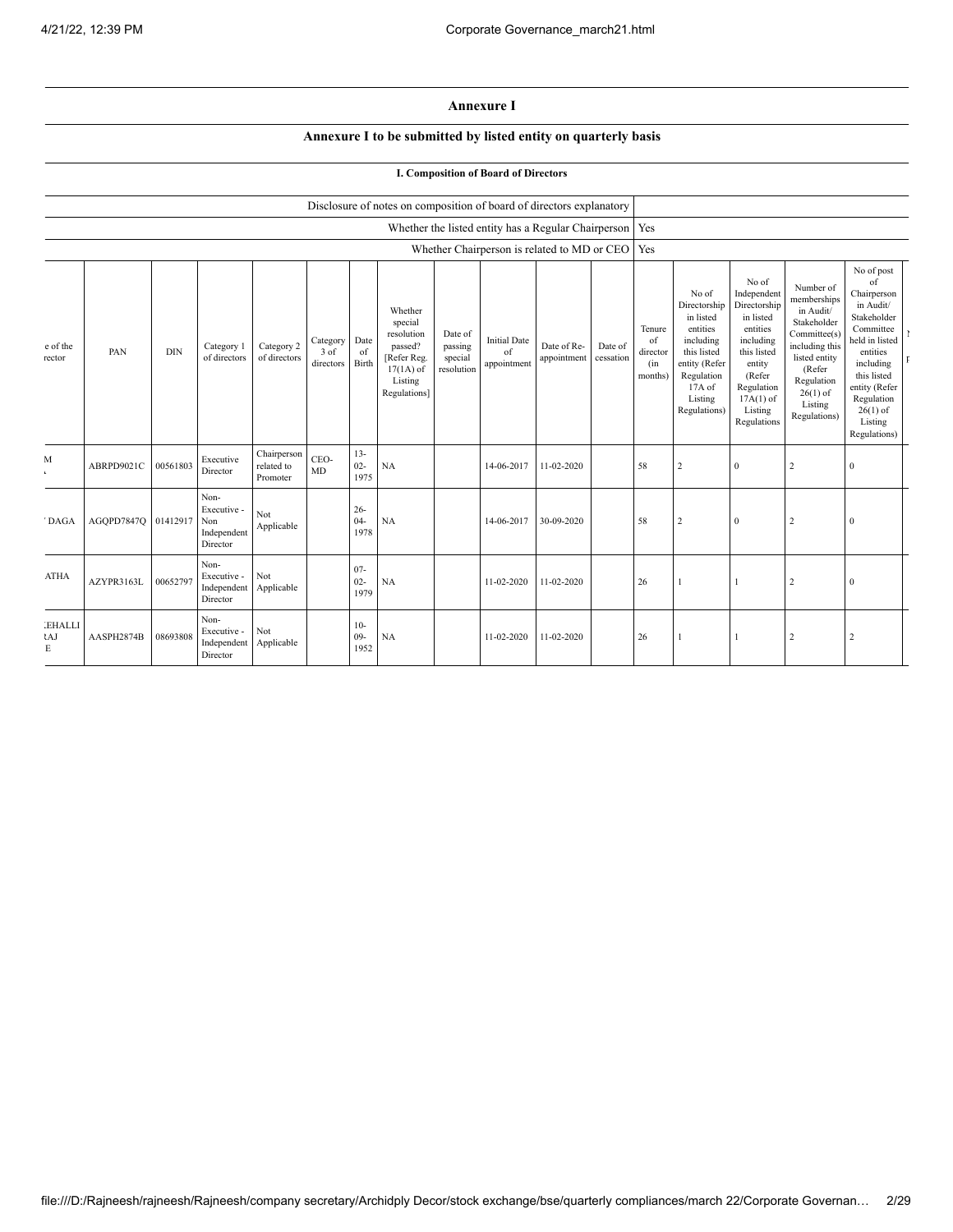## **I. Composition of Board of Directors**

|    |                      | Disclosure of notes on composition of board of directors explanatory |            |            |                                                |                               |                               |                          |                                                                                                      |                                             |                                          |                            |                      |                                             |                                                                                                                                                |                                                                                                                                                                      |                                                                                                                                  |
|----|----------------------|----------------------------------------------------------------------|------------|------------|------------------------------------------------|-------------------------------|-------------------------------|--------------------------|------------------------------------------------------------------------------------------------------|---------------------------------------------|------------------------------------------|----------------------------|----------------------|---------------------------------------------|------------------------------------------------------------------------------------------------------------------------------------------------|----------------------------------------------------------------------------------------------------------------------------------------------------------------------|----------------------------------------------------------------------------------------------------------------------------------|
|    |                      |                                                                      |            |            |                                                |                               |                               |                          | Whether the listed entity has a Regular Chairperson                                                  |                                             |                                          |                            |                      |                                             |                                                                                                                                                |                                                                                                                                                                      |                                                                                                                                  |
| Sr | Title<br>(Mr)<br>Ms) | Name of<br>the<br>Director                                           | PAN        | <b>DIN</b> | Category 1<br>of directors                     | Category 2<br>of<br>directors | Category<br>3 of<br>directors | Date<br>of<br>Birth      | Whether<br>special<br>resolution<br>passed?<br>[Refer Reg.<br>$17(1A)$ of<br>Listing<br>Regulations] | Date of<br>passing<br>special<br>resolution | <b>Initial Date</b><br>of<br>appointment | Date of Re-<br>appointment | Date of<br>cessation | Tenure<br>of<br>director<br>(in)<br>months) | No of<br>Directorship<br>in listed<br>entities<br>including<br>this listed<br>entity (Refer<br>Regulation<br>17A of<br>Listing<br>Regulations) | No of<br>Independent<br>Directorship<br>in listed<br>entities<br>including<br>this listed<br>entity<br>(Refer<br>Regulation<br>$17A(1)$ of<br>Listing<br>Regulations | Numb <sub>(</sub><br>member<br>in Au<br>Stakeho<br>Commit<br>includin<br>listed e<br>(Ref<br>Regula<br>26(1)<br>Listi<br>Regulat |
| 5  | Mr                   | <b>NEERAJ</b><br>KUMAR<br><b>MITTAL</b>                              | ACEPM1832G | 00900714   | Non-<br>Executive -<br>Independent<br>Director | Not<br>Applicable             |                               | $28 -$<br>$07 -$<br>1974 | NA                                                                                                   |                                             | 28-09-2020                               | 28-09-2020                 |                      | 18                                          | $\overline{2}$                                                                                                                                 |                                                                                                                                                                      | $\Omega$                                                                                                                         |
| 6  | Mr                   | <b>DINESH</b><br><b>KUMAR</b><br><b>MARDA</b>                        | ADXPM2972M | 03267281   | Non-<br>Executive -<br>Independent<br>Director | Not<br>Applicable             |                               | $09 -$<br>$07 -$<br>1964 | <b>NA</b>                                                                                            |                                             | 28-09-2020                               | 28-09-2020                 |                      | 18                                          |                                                                                                                                                |                                                                                                                                                                      | $\bf{0}$                                                                                                                         |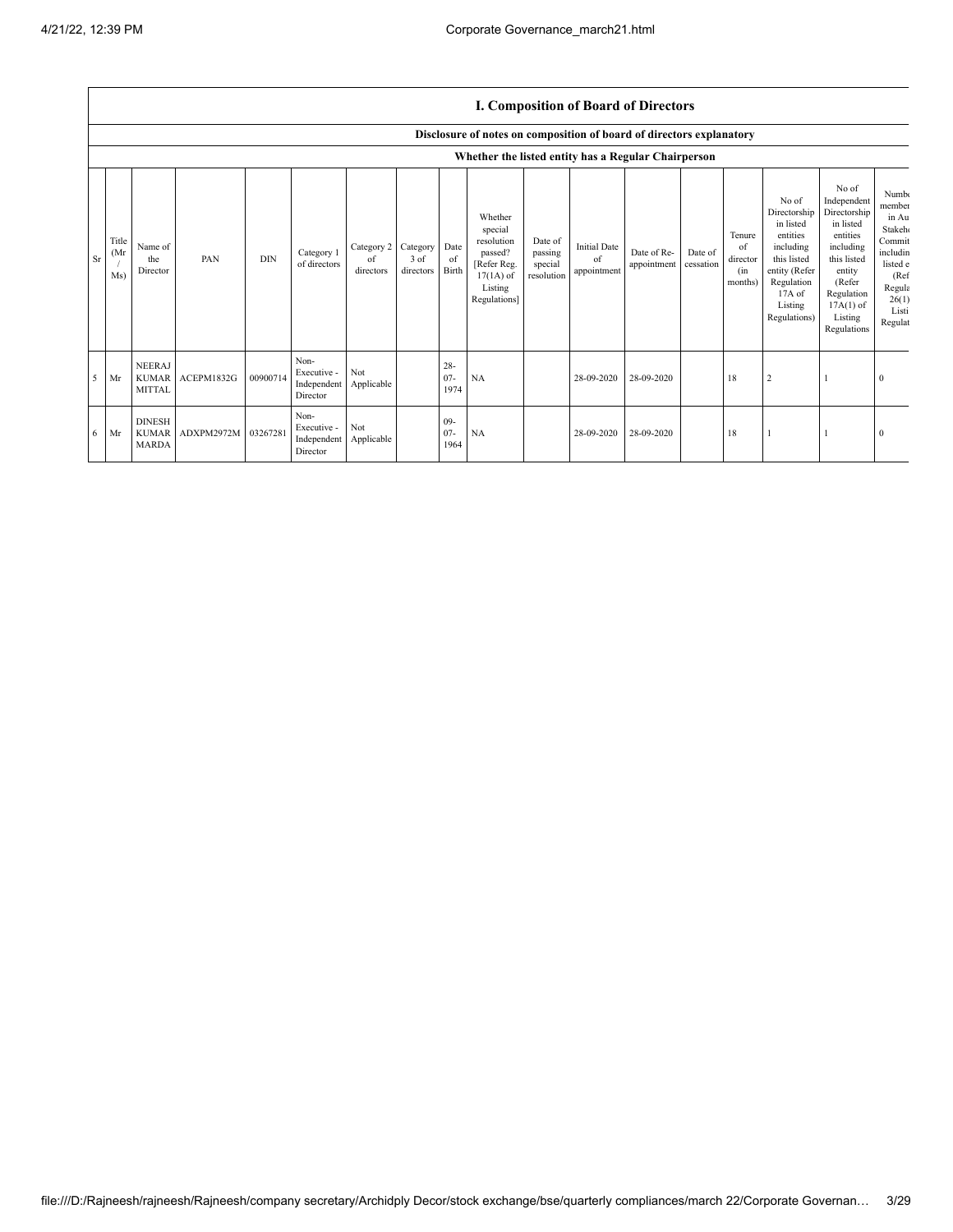|                | <b>Audit Committee Details</b>                              |                                    |                                                |                      |                |  |  |  |  |  |
|----------------|-------------------------------------------------------------|------------------------------------|------------------------------------------------|----------------------|----------------|--|--|--|--|--|
|                | Whether the Audit Committee has a Regular Chairperson   Yes |                                    |                                                |                      |                |  |  |  |  |  |
| <b>Sr</b>      | <b>DIN</b><br>Number                                        | Name of Committee<br>members       | Date of<br>Appointment                         | Date of<br>Cessation | <b>Remarks</b> |  |  |  |  |  |
| -1             | 08693808                                                    | KUKKEHALLI RAVIRAJ<br><b>HEGDE</b> | Non-Executive -<br>Independent Director        | Chairperson          | 20-02-2020     |  |  |  |  |  |
| $\overline{c}$ |                                                             | 00652797 AKSHATHA RAI              | Non-Executive -<br><b>Independent Director</b> | Member               | $20-02-2020$   |  |  |  |  |  |
| 3              |                                                             | 00561803 SHYAM DAGA                | <b>Executive Director</b>                      | Member               | 20-02-2020     |  |  |  |  |  |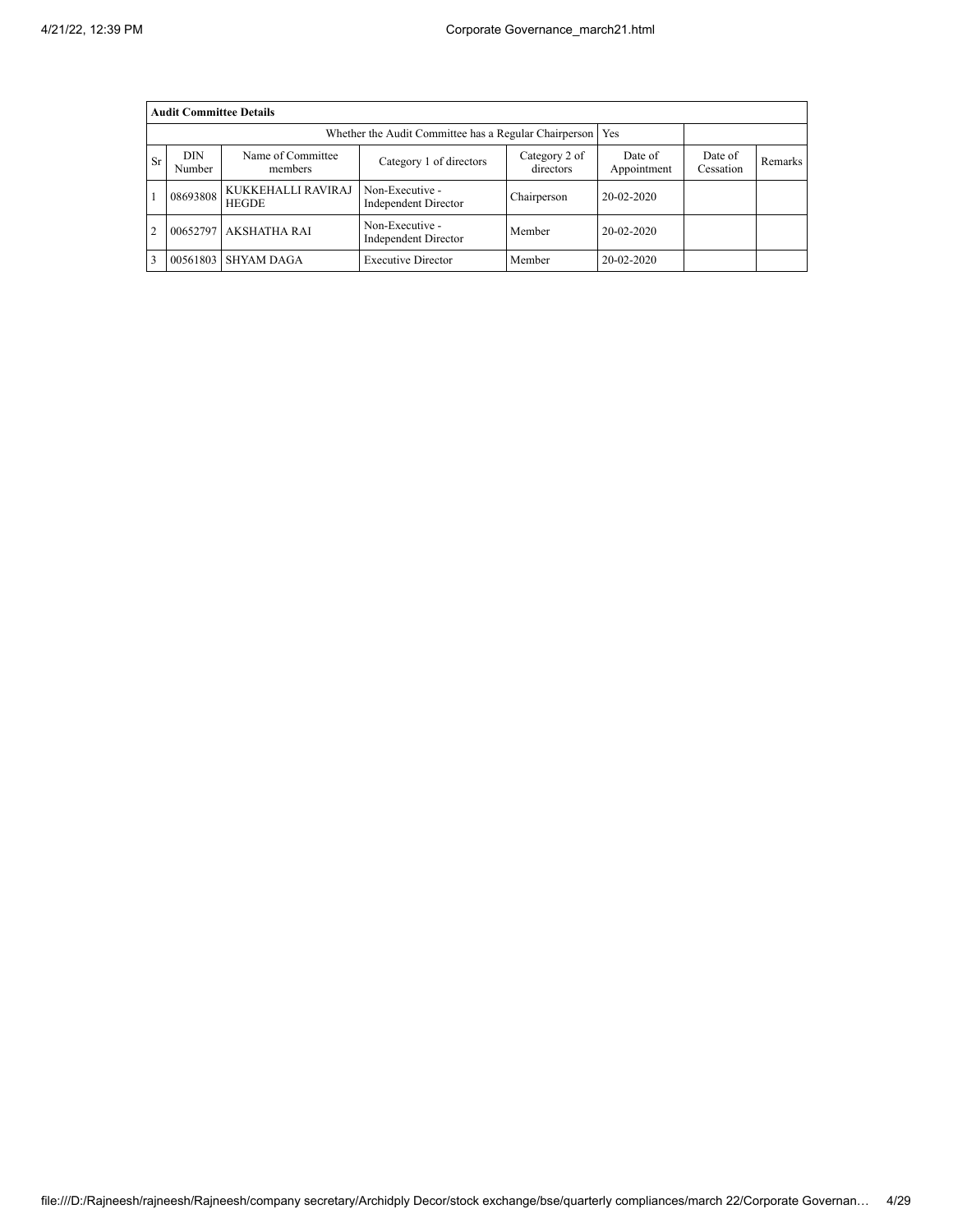|                | Nomination and remuneration committee |                                                                                   |                                                    |                        |                      |         |  |  |  |  |
|----------------|---------------------------------------|-----------------------------------------------------------------------------------|----------------------------------------------------|------------------------|----------------------|---------|--|--|--|--|
|                |                                       | Whether the Nomination and remuneration committee has a Regular Chairperson   Yes |                                                    |                        |                      |         |  |  |  |  |
| <b>Sr</b>      | <b>DIN</b><br>Number                  | Name of Committee<br>members                                                      | Category 2 of<br>directors                         | Date of<br>Appointment | Date of<br>Cessation | Remarks |  |  |  |  |
|                |                                       | 00652797 AKSHATHA RAI                                                             | Non-Executive - Independent<br>Director            | Chairperson            | $20-02-2020$         |         |  |  |  |  |
| $\overline{c}$ |                                       | 01412917 RAJIV DAGA                                                               | Non-Executive - Non<br><b>Independent Director</b> | Member                 | $20 - 02 - 2020$     |         |  |  |  |  |
| 3              | 08693808                              | <b>KUKKEHALLI</b><br><b>RAVIRAJ HEGDE</b>                                         | Non-Executive - Independent<br>Director            | Member                 | $20 - 02 - 2020$     |         |  |  |  |  |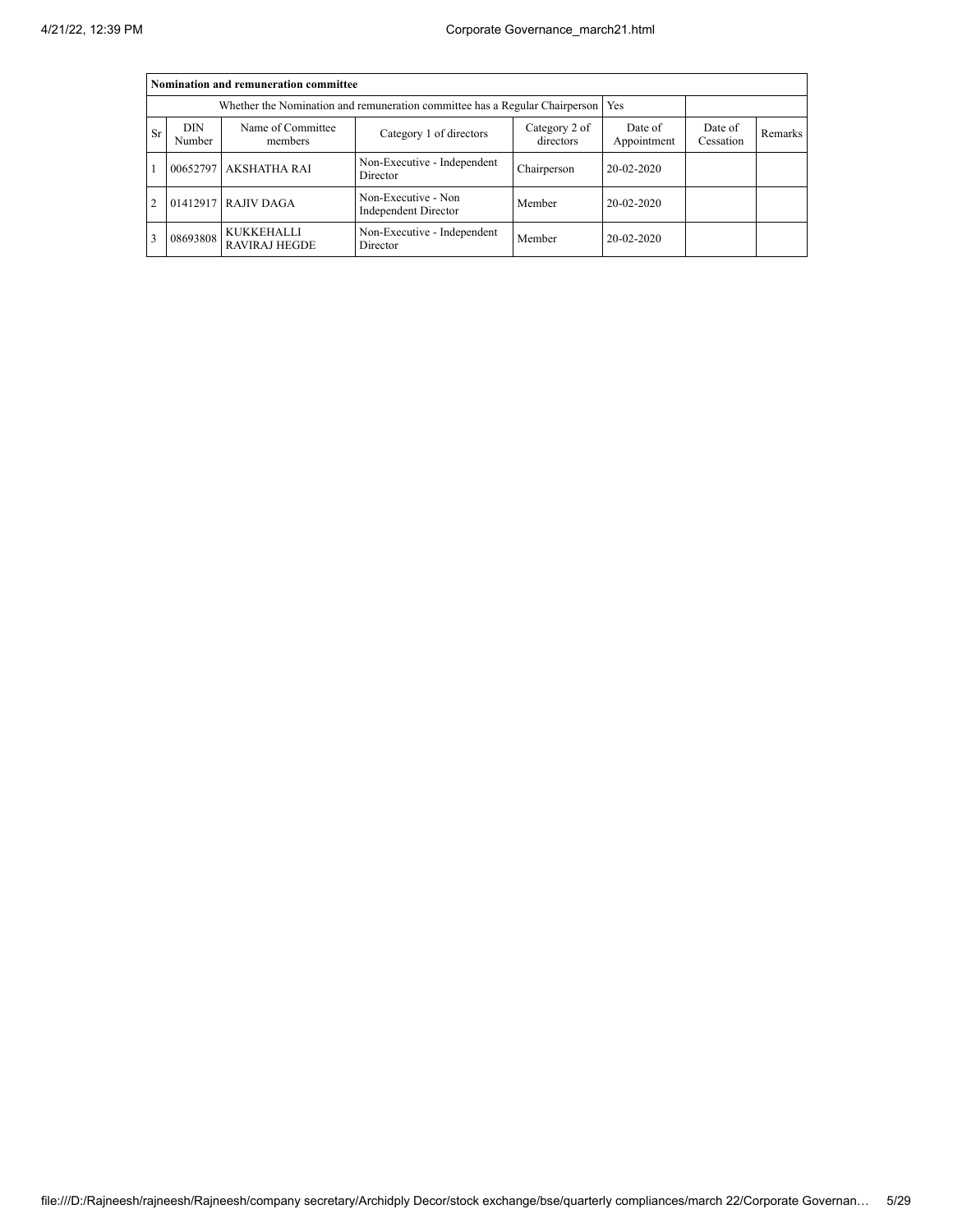| <b>Stakeholders Relationship Committee</b>                                                                                                                                       |                                                                                 |                             |                                                |             |              |  |  |  |  |  |
|----------------------------------------------------------------------------------------------------------------------------------------------------------------------------------|---------------------------------------------------------------------------------|-----------------------------|------------------------------------------------|-------------|--------------|--|--|--|--|--|
|                                                                                                                                                                                  | Whether the Stakeholders Relationship Committee has a Regular Chairperson   Yes |                             |                                                |             |              |  |  |  |  |  |
| Name of Committee<br>DIN<br>Category 2 of<br>Date of<br>Date of<br><b>Sr</b><br>Category 1 of directors<br>Remarks<br>directors<br>Appointment<br>Cessation<br>Number<br>members |                                                                                 |                             |                                                |             |              |  |  |  |  |  |
|                                                                                                                                                                                  | 08693808                                                                        | KUKKEHALLI RAVIRAJ<br>HEGDE | Non-Executive -<br><b>Independent Director</b> | Chairperson | $20-02-2020$ |  |  |  |  |  |
| $\overline{2}$                                                                                                                                                                   | 00652797                                                                        | <b>AKSHATHA RAI</b>         | Non-Executive -<br>Independent Director        | Member      | 20-02-2020   |  |  |  |  |  |
| 3                                                                                                                                                                                | 00561803                                                                        | <b>SHYAM DAGA</b>           | <b>Executive Director</b>                      | Member      | 20-02-2020   |  |  |  |  |  |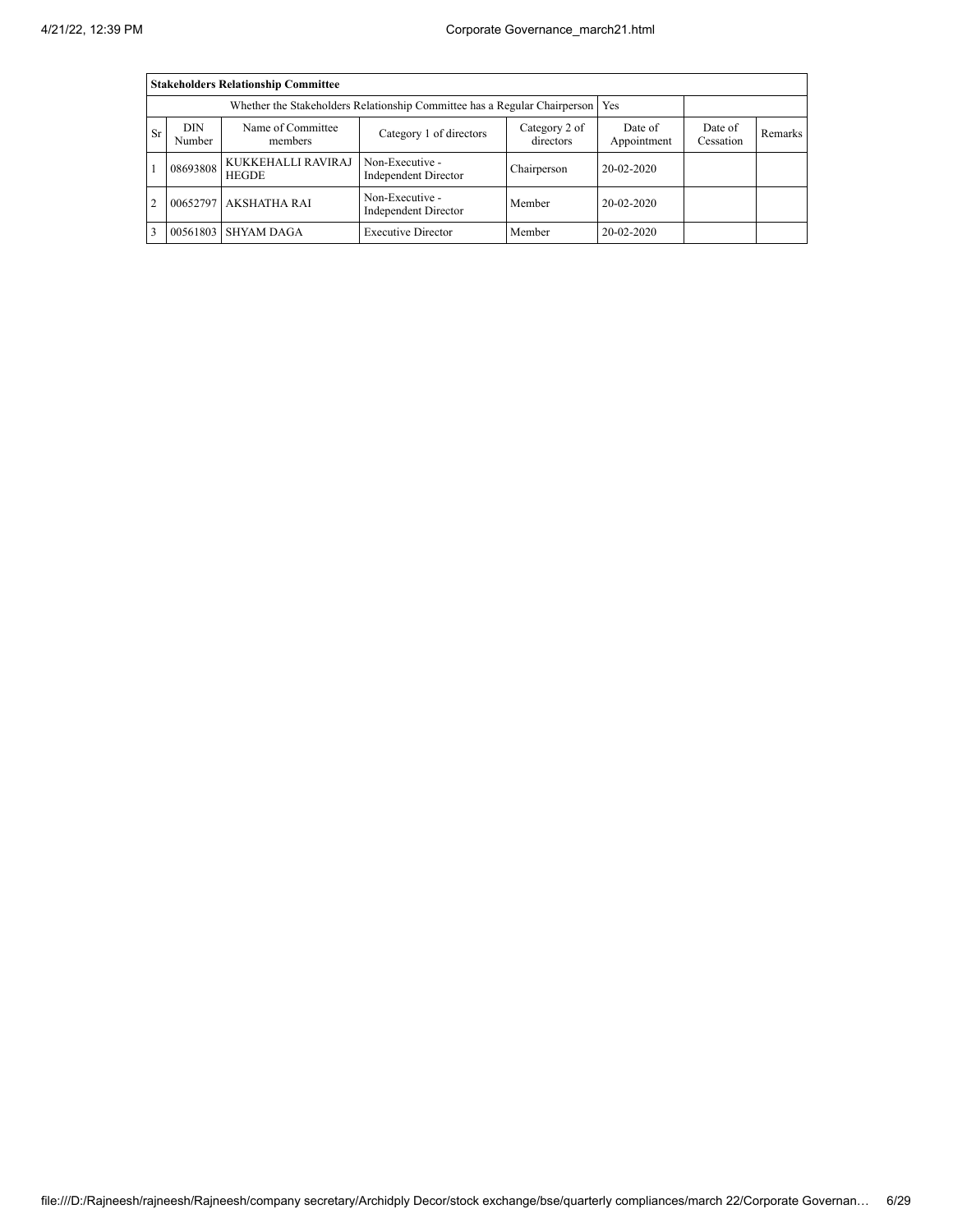|           | <b>Risk Management Committee</b> |                                                                 |                            |                            |                        |                      |         |  |
|-----------|----------------------------------|-----------------------------------------------------------------|----------------------------|----------------------------|------------------------|----------------------|---------|--|
|           |                                  | Whether the Risk Management Committee has a Regular Chairperson |                            |                            |                        |                      |         |  |
| <b>Sr</b> | DIN<br>Number                    | Name of Committee<br>members                                    | Category 1 of<br>directors | Category 2 of<br>directors | Date of<br>Appointment | Date of<br>Cessation | Remarks |  |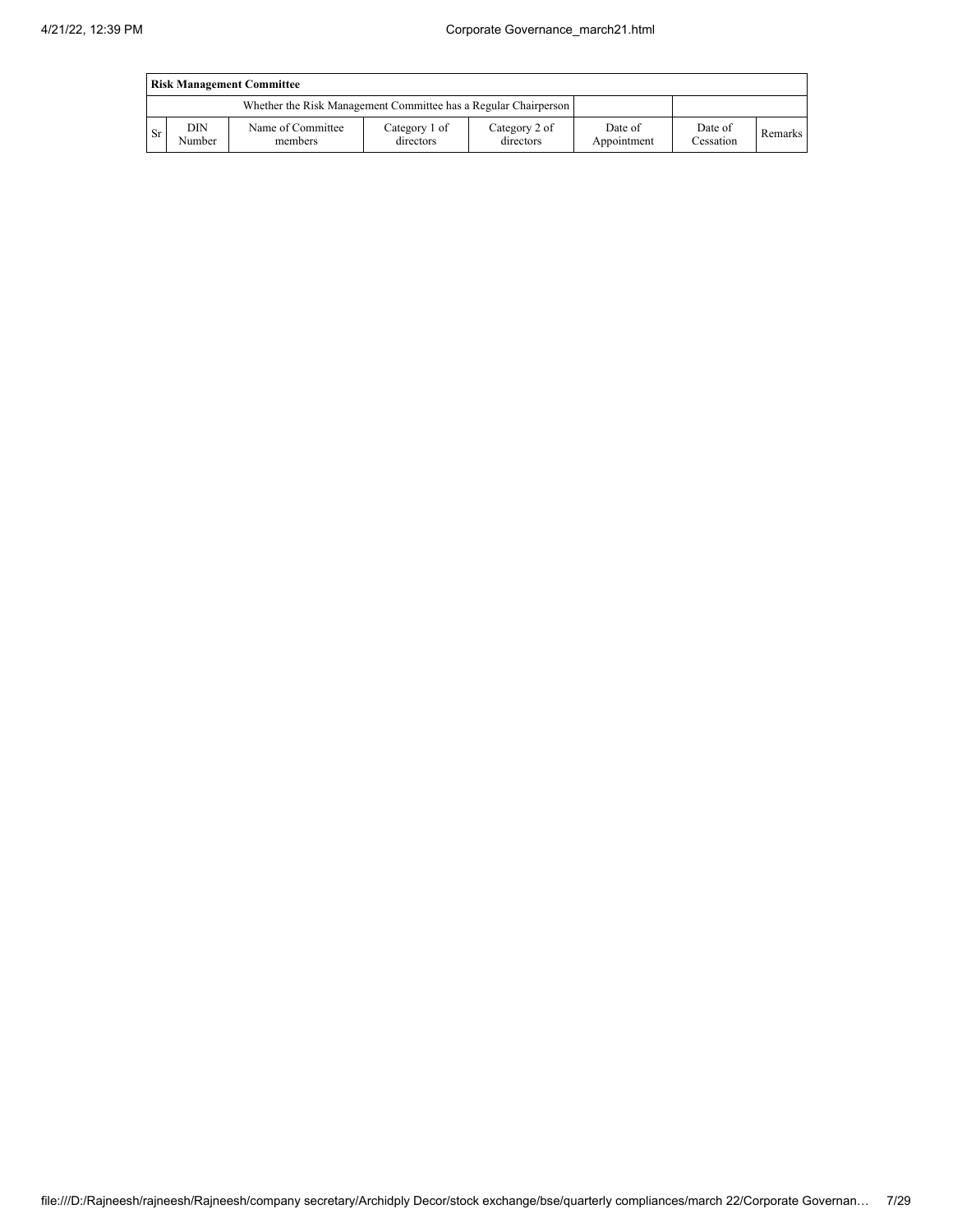| Corporate Social Responsibility Committee |               |                                                                                 |                            |                            |                        |                      |         |
|-------------------------------------------|---------------|---------------------------------------------------------------------------------|----------------------------|----------------------------|------------------------|----------------------|---------|
|                                           |               | Whether the Corporate Social Responsibility Committee has a Regular Chairperson |                            |                            |                        |                      |         |
| <sub>Sr</sub>                             | DIN<br>Number | Name of Committee<br>members                                                    | Category 1 of<br>directors | Category 2 of<br>directors | Date of<br>Appointment | Date of<br>Cessation | Remarks |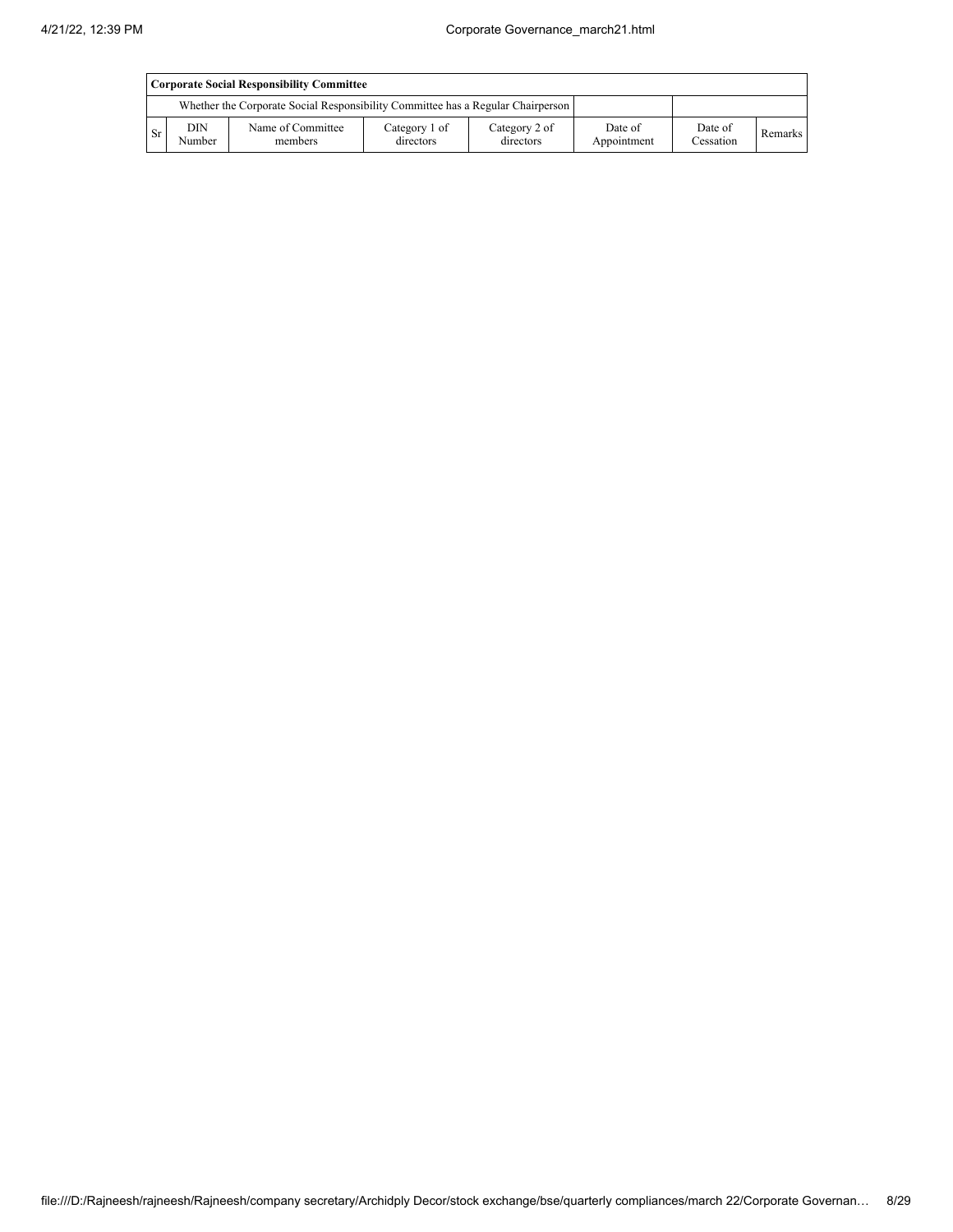| <b>Other Committee</b> |                                                                                                                         |  |  |
|------------------------|-------------------------------------------------------------------------------------------------------------------------|--|--|
|                        | Sr DIN Number Name of Committee members Name of other committee Category 1 of directors Category 2 of directors Remarks |  |  |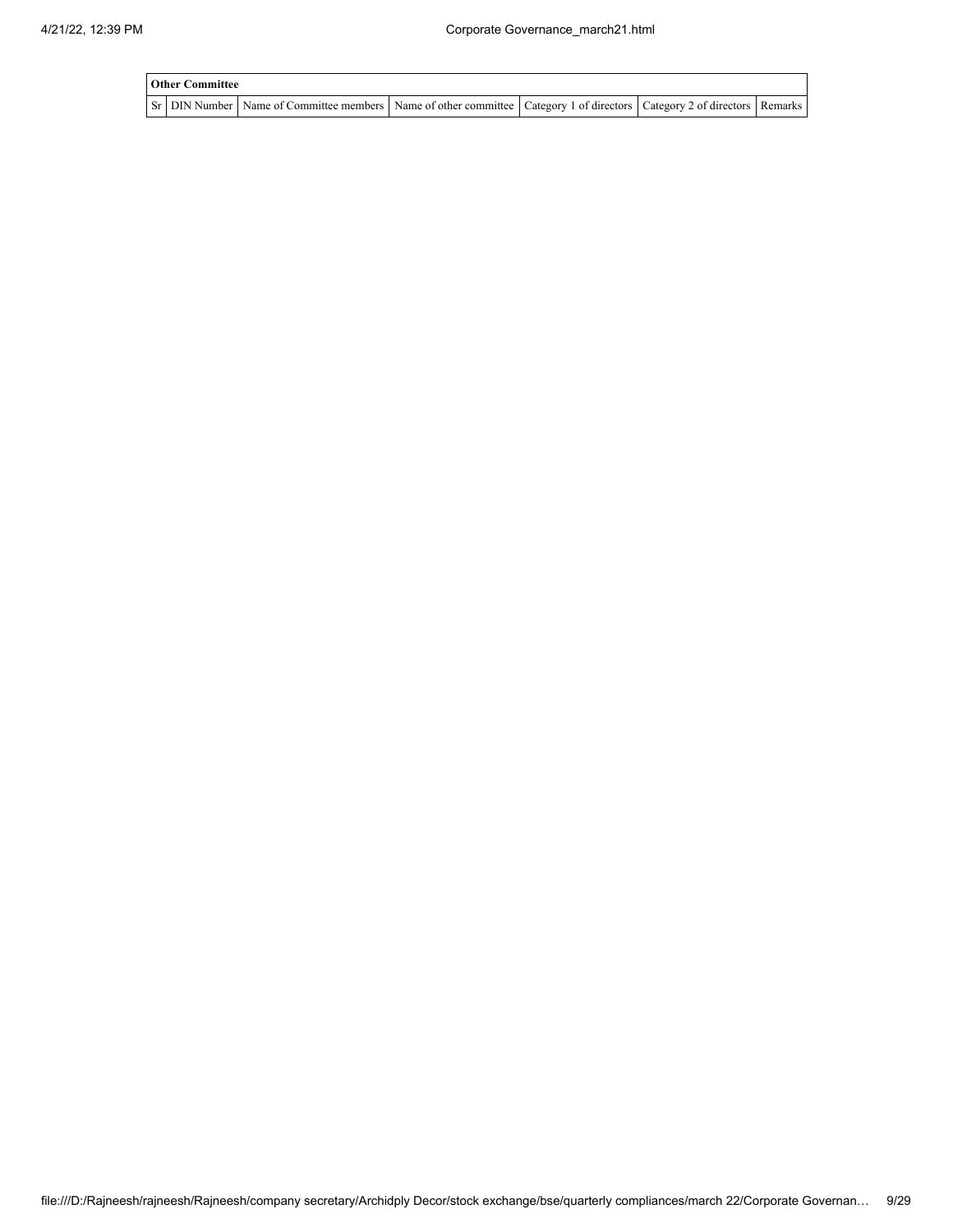|                | <b>Annexure 1</b>                                                   |                                                               |                                                                      |                                       |                                                     |                                                                                                  |                                                                 |  |  |  |
|----------------|---------------------------------------------------------------------|---------------------------------------------------------------|----------------------------------------------------------------------|---------------------------------------|-----------------------------------------------------|--------------------------------------------------------------------------------------------------|-----------------------------------------------------------------|--|--|--|
|                | Annexure 1                                                          |                                                               |                                                                      |                                       |                                                     |                                                                                                  |                                                                 |  |  |  |
|                | <b>III. Meeting of Board of Directors</b>                           |                                                               |                                                                      |                                       |                                                     |                                                                                                  |                                                                 |  |  |  |
|                | Disclosure of notes on meeting of<br>board of directors explanatory |                                                               |                                                                      |                                       |                                                     |                                                                                                  |                                                                 |  |  |  |
| <b>Sr</b>      | Date(s) of<br>meeting (if any)<br>in the previous<br>quarter        | $Date(s)$ of<br>meeting (if any)<br>in the current<br>quarter | Maximum gap<br>between any two<br>consecutive (in<br>number of days) | Notes for<br>not<br>providing<br>Date | Whether<br>requirement of<br>Ouorum met<br>(Yes/No) | Number of Directors<br>present <sup>*</sup> (All directors<br>including Independent<br>Director) | No. of<br>Independent<br>Directors<br>attending the<br>meeting* |  |  |  |
|                | 13-11-2021                                                          |                                                               |                                                                      |                                       | Yes                                                 |                                                                                                  |                                                                 |  |  |  |
| $\overline{2}$ |                                                                     | 14-02-2022                                                    | 92                                                                   |                                       | Yes                                                 | 6                                                                                                |                                                                 |  |  |  |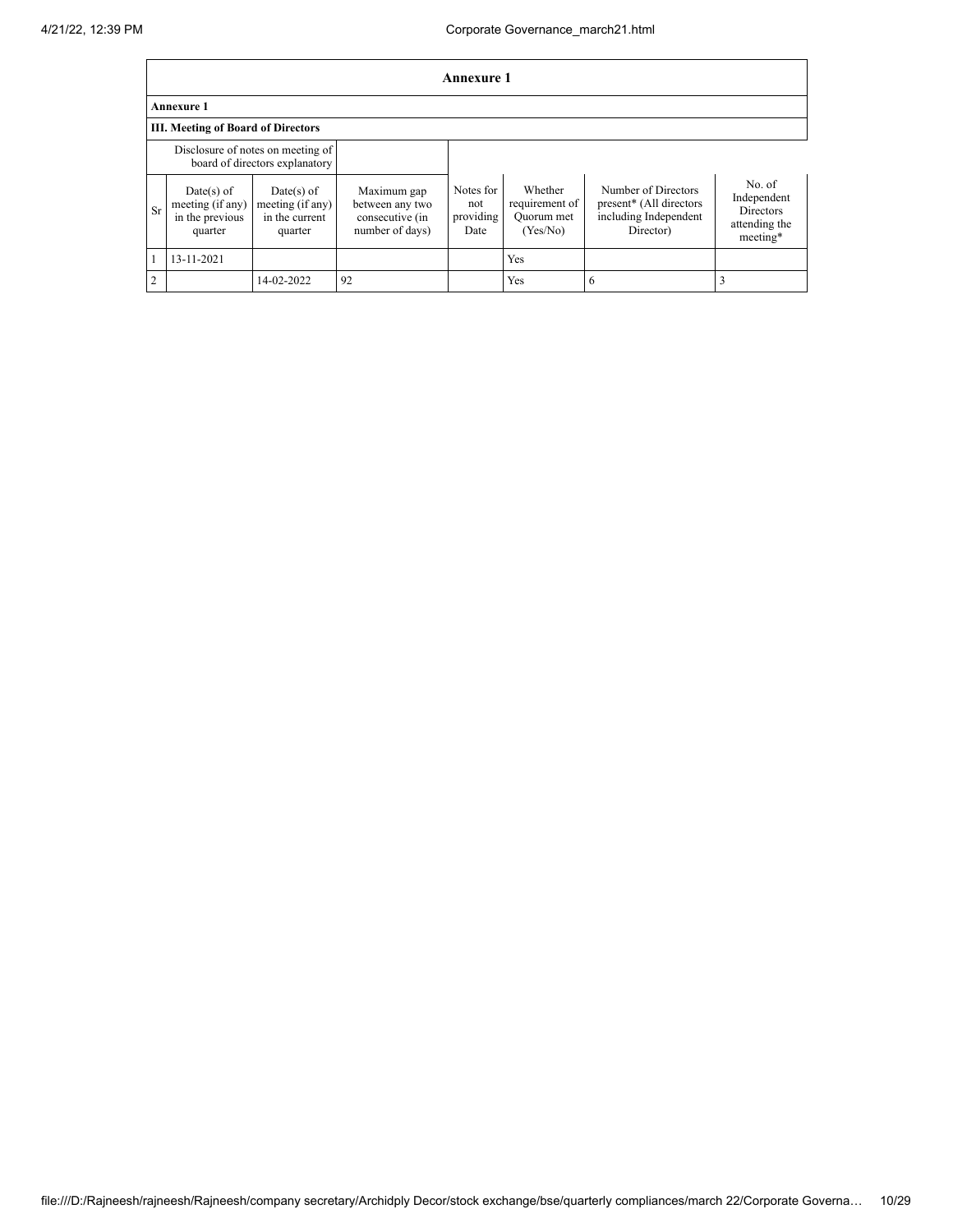|                | <b>Annexure 1</b>                                |                                                                                                            |                                                                      |                               |                                       |                                                        |                                                                                             |                                                                           |
|----------------|--------------------------------------------------|------------------------------------------------------------------------------------------------------------|----------------------------------------------------------------------|-------------------------------|---------------------------------------|--------------------------------------------------------|---------------------------------------------------------------------------------------------|---------------------------------------------------------------------------|
|                | <b>IV. Meeting of Committees</b>                 |                                                                                                            |                                                                      |                               |                                       |                                                        |                                                                                             |                                                                           |
|                |                                                  |                                                                                                            | Disclosure of notes on meeting of committees explanatory             |                               |                                       |                                                        |                                                                                             |                                                                           |
| <b>Sr</b>      | Name of<br>Committee                             | $Date(s)$ of meeting (Enter<br>dates of Previous quarter<br>and Current quarter in<br>chronological order) | Maximum gap<br>between any two<br>consecutive (in<br>number of days) | Name of<br>other<br>committee | Reson for<br>not<br>providing<br>date | Whether<br>requirement<br>of Quorum<br>met<br>(Yes/No) | Number of<br>Directors present*<br>(All directors)<br>including<br>Independent<br>Director) | No. of<br>Independent<br><b>Directors</b><br>attending<br>the<br>meeting* |
| $\mathbf{1}$   | Audit<br>Committee                               | 13-11-2021                                                                                                 |                                                                      |                               |                                       | Yes                                                    | 3                                                                                           | $\overline{c}$                                                            |
| $\overline{2}$ | Audit<br>Committee                               | 14-02-2022                                                                                                 | 92                                                                   |                               |                                       | Yes                                                    | 3                                                                                           | $\overline{c}$                                                            |
| 3              | <b>Stakeholders</b><br>Relationship<br>Committee | 13-11-2021                                                                                                 |                                                                      |                               |                                       | Yes                                                    | 3                                                                                           | 2                                                                         |
| $\overline{4}$ | Stakeholders<br>Relationship<br>Committee        | 14-02-2022                                                                                                 |                                                                      |                               |                                       | <b>Yes</b>                                             | 3                                                                                           | 2                                                                         |
| 5              | Nomination<br>and<br>remuneration<br>committee   | 14-02-2022                                                                                                 |                                                                      |                               |                                       | Yes                                                    | 3                                                                                           | 2                                                                         |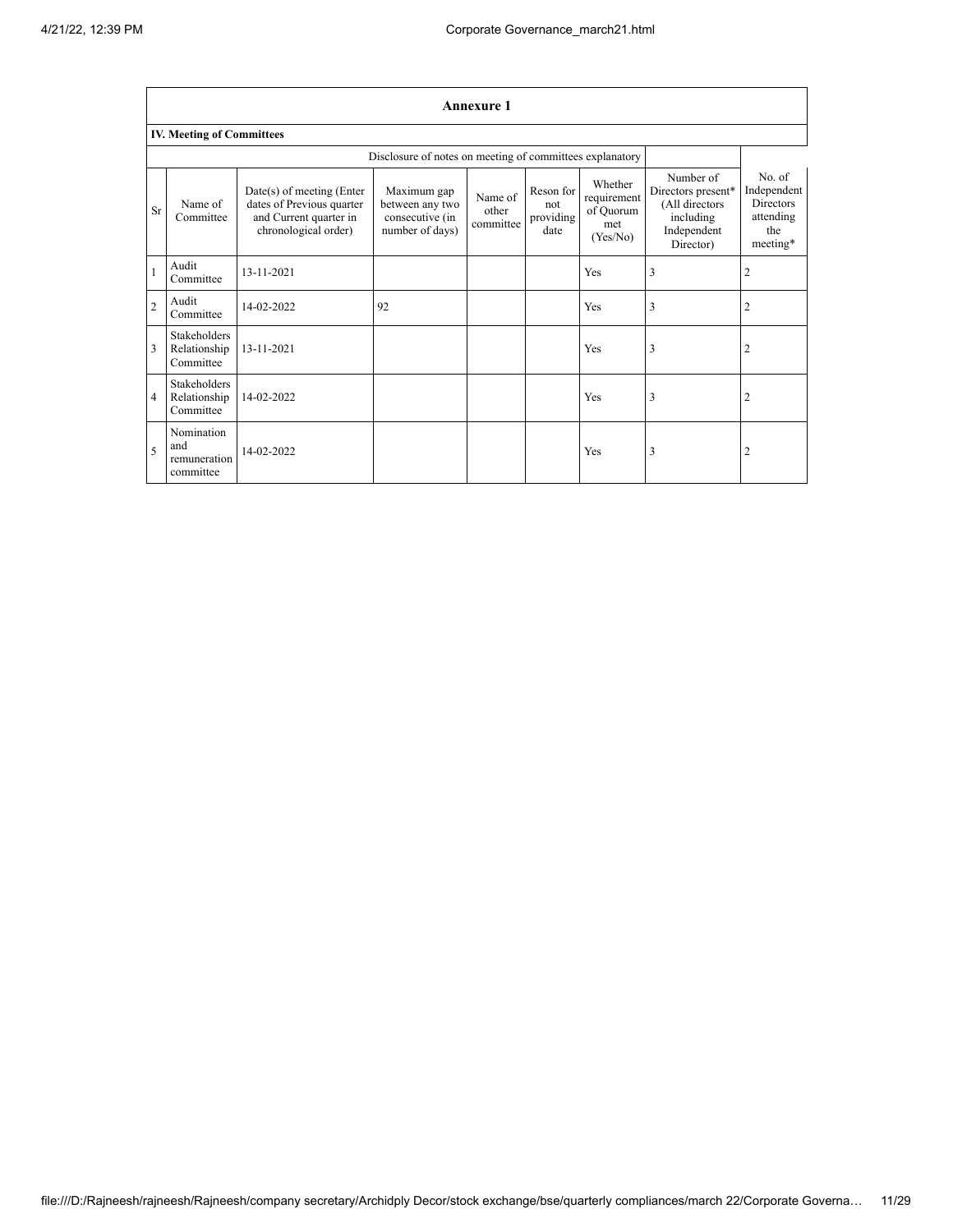|                | Annexure 1                                                                                                        |           |  |  |  |  |  |  |  |
|----------------|-------------------------------------------------------------------------------------------------------------------|-----------|--|--|--|--|--|--|--|
|                | <b>V. Related Party Transactions</b>                                                                              |           |  |  |  |  |  |  |  |
| <b>Sr</b>      | If status is "No" details of non-<br>Compliance status<br>Subject<br>(Yes/No/NA)<br>compliance may be given here. |           |  |  |  |  |  |  |  |
|                | Whether prior approval of audit committee obtained                                                                | Yes       |  |  |  |  |  |  |  |
| $\overline{2}$ | Whether shareholder approval obtained for material RPT                                                            | <b>NA</b> |  |  |  |  |  |  |  |
| $\overline{3}$ | Whether details of RPT entered into pursuant to omnibus approval<br>have been reviewed by Audit Committee         |           |  |  |  |  |  |  |  |
|                | Disclosure of notes on related party transactions<br>Textual Information(1)                                       |           |  |  |  |  |  |  |  |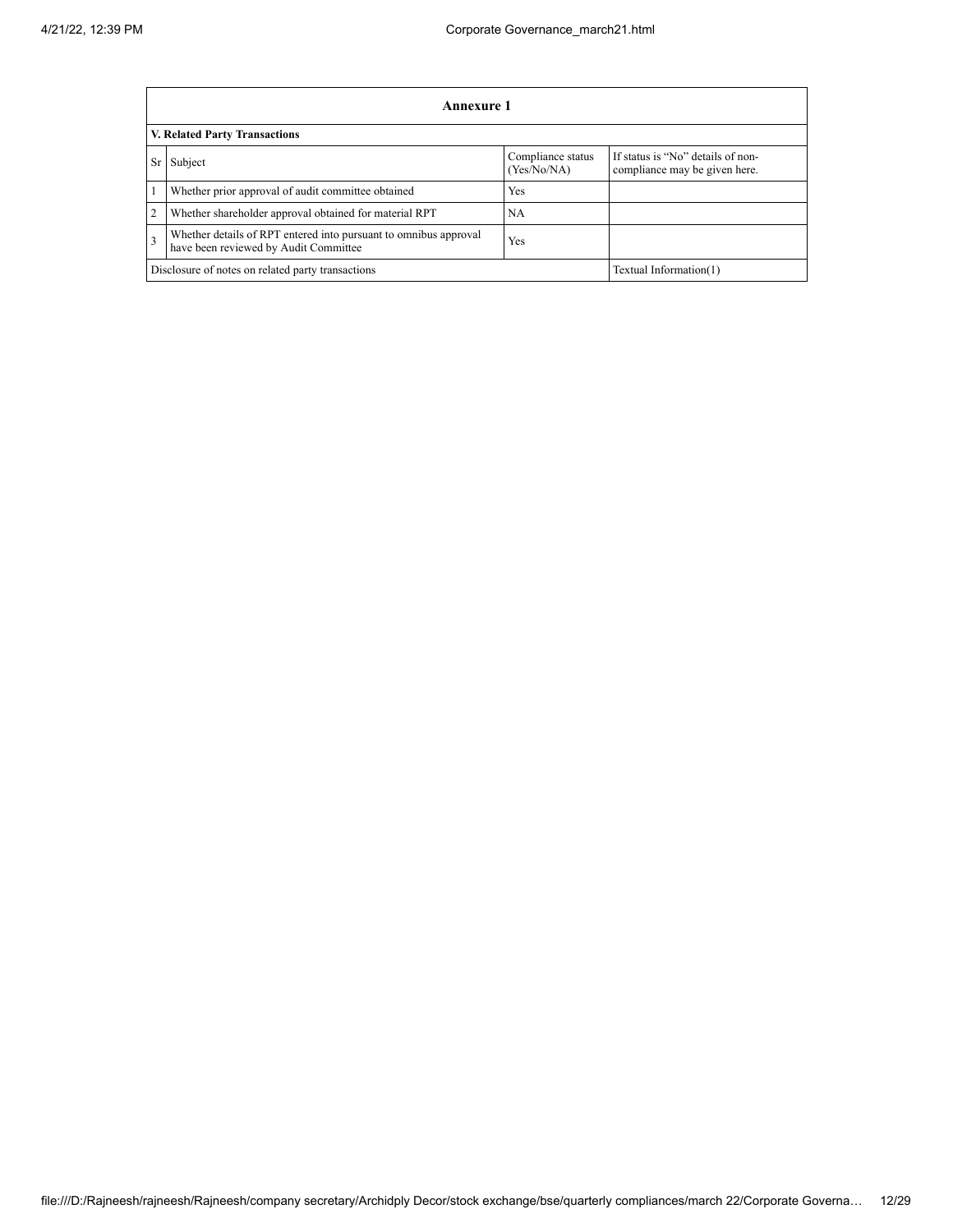| Textual Information(1) | RELATED PARTY TRANSACTIONS AS ON 30.09.2021     |                                 |                               |                          |
|------------------------|-------------------------------------------------|---------------------------------|-------------------------------|--------------------------|
|                        |                                                 | Nine months ended<br>31.12.2021 | Half year ended<br>30.09.2021 | Year ended<br>31.03.2021 |
|                        | Particulars                                     |                                 |                               |                          |
|                        | Transactions with related<br>parties:           |                                 |                               |                          |
|                        | Archidply Industries Ltd                        |                                 |                               |                          |
|                        | Rent paid<br>a)                                 | 90,000                          | 60,000                        | 1,20,000                 |
|                        | Purchases<br>b)                                 | 10,34,970                       | 1,16,28,905                   | 7,81,26,904              |
|                        | Sales<br>$\mathbf{c}$                           |                                 | Nil                           | 3,09,402                 |
|                        | <b>Assam Timber Products Private</b><br>Limited |                                 |                               |                          |
|                        | Rent paid<br>a)                                 | 90,000                          | 60,000                        | 1,20,000                 |
|                        | High Seas Purchase<br>b)                        | Nil                             | Nil                           | 11,574,223               |
|                        | Mr. Sandeep Bharadia                            |                                 |                               |                          |
|                        | Rent paid<br>a)                                 | 90,000                          | 60,000                        | 1,20,000                 |
|                        | ADL Panel Pvt Ltd.                              |                                 |                               |                          |
|                        | <b>Interest Received</b><br>a)                  | Nil                             | Nil                           | Nil                      |
|                        | Key Management Personnel                        |                                 |                               |                          |
|                        | a) Remuneration to Director<br>paid             | Nil                             | Nil                           | Nil                      |
|                        | b) Sitting fee paid                             | 2,25,000                        | 1,45,000                      | 2,95,000                 |
|                        | c) Salary Paid to CFO & CS                      | 19,59,308                       | 13,55,256                     | 32,56,914                |
|                        | d) Club Membership fee                          | 33,162                          | 7,266                         | 21,931                   |
|                        | Receivable from Related Parties                 |                                 |                               |                          |
|                        | a) Advances                                     |                                 |                               |                          |
|                        | - The Mysore Chipboards Ltd. 22,33,575          |                                 | 22, 33, 575                   | 22,23,820                |
|                        | - Archidply Industries Ltd                      | 11,70,931                       | 3,00,488                      | Nil                      |
|                        | b) Interest Receivable                          |                                 |                               |                          |
|                        | - ADL Panel Pvt Ltd.                            | Nil                             | Nil                           | Nil                      |
|                        | Payable to Related parties                      |                                 |                               |                          |
|                        | Archidply Industries Ltd                        | Nil                             | Nil                           | 6,47,37,109              |
|                        | Assam Timber Products Pvt Ltd 4,15,858          |                                 | 4,98,003                      | 86,74,223                |
|                        | Investment                                      |                                 |                               |                          |
|                        | <b>ADL</b> Panel Pvt Ltd                        | Nil                             | Nil                           | Nil                      |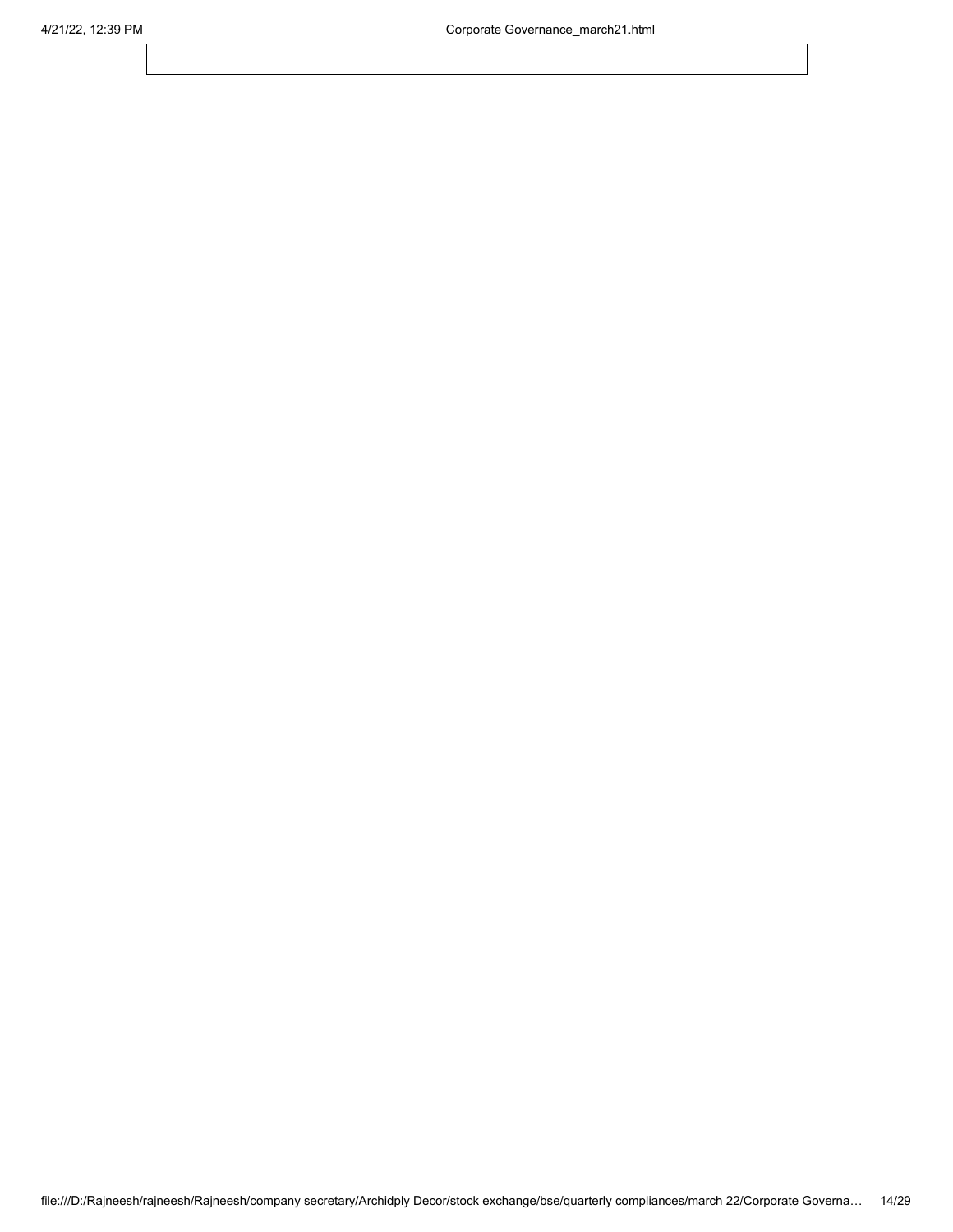|                         | Annexure 1                                                                                                                                                                                                      |                               |  |  |  |  |  |
|-------------------------|-----------------------------------------------------------------------------------------------------------------------------------------------------------------------------------------------------------------|-------------------------------|--|--|--|--|--|
|                         | <b>VI. Affirmations</b>                                                                                                                                                                                         |                               |  |  |  |  |  |
| Sr                      | Subject                                                                                                                                                                                                         | Compliance<br>status (Yes/No) |  |  |  |  |  |
|                         | The composition of Board of Directors is in terms of SEBI (Listing obligations and disclosure requirements)<br>Regulations, 2015                                                                                | Yes                           |  |  |  |  |  |
| $\overline{c}$          | The composition of the following committees is in terms of SEBI(Listing obligations and disclosure requirements)<br>Regulations, 2015 a. Audit Committee                                                        | <b>Yes</b>                    |  |  |  |  |  |
| $\overline{\mathbf{3}}$ | The composition of the following committees is in terms of SEBI(Listing obligations and disclosure requirements)<br>Regulations, 2015. b. Nomination & remuneration committee                                   | Yes                           |  |  |  |  |  |
| $\overline{4}$          | The composition of the following committees is in terms of SEBI(Listing obligations and disclosure requirements)<br>Regulations, 2015. c. Stakeholders relationship committee                                   | Yes                           |  |  |  |  |  |
| 5                       | The composition of the following committees is in terms of SEBI(Listing obligations and disclosure requirements)<br>Regulations, 2015. d. Risk management committee (applicable to the top 500 listed entities) | <b>NA</b>                     |  |  |  |  |  |
| 6                       | The committee members have been made aware of their powers, role and responsibilities as specified in SEBI<br>(Listing obligations and disclosure requirements) Regulations, 2015.                              | <b>Yes</b>                    |  |  |  |  |  |
| $\overline{7}$          | The meetings of the board of directors and the above committees have been conducted in the manner as specified in<br>SEBI (Listing obligations and disclosure requirements) Regulations, 2015.                  | Yes                           |  |  |  |  |  |
| 8                       | This report and/or the report submitted in the previous quarter has been placed before Board of Directors.                                                                                                      | Yes                           |  |  |  |  |  |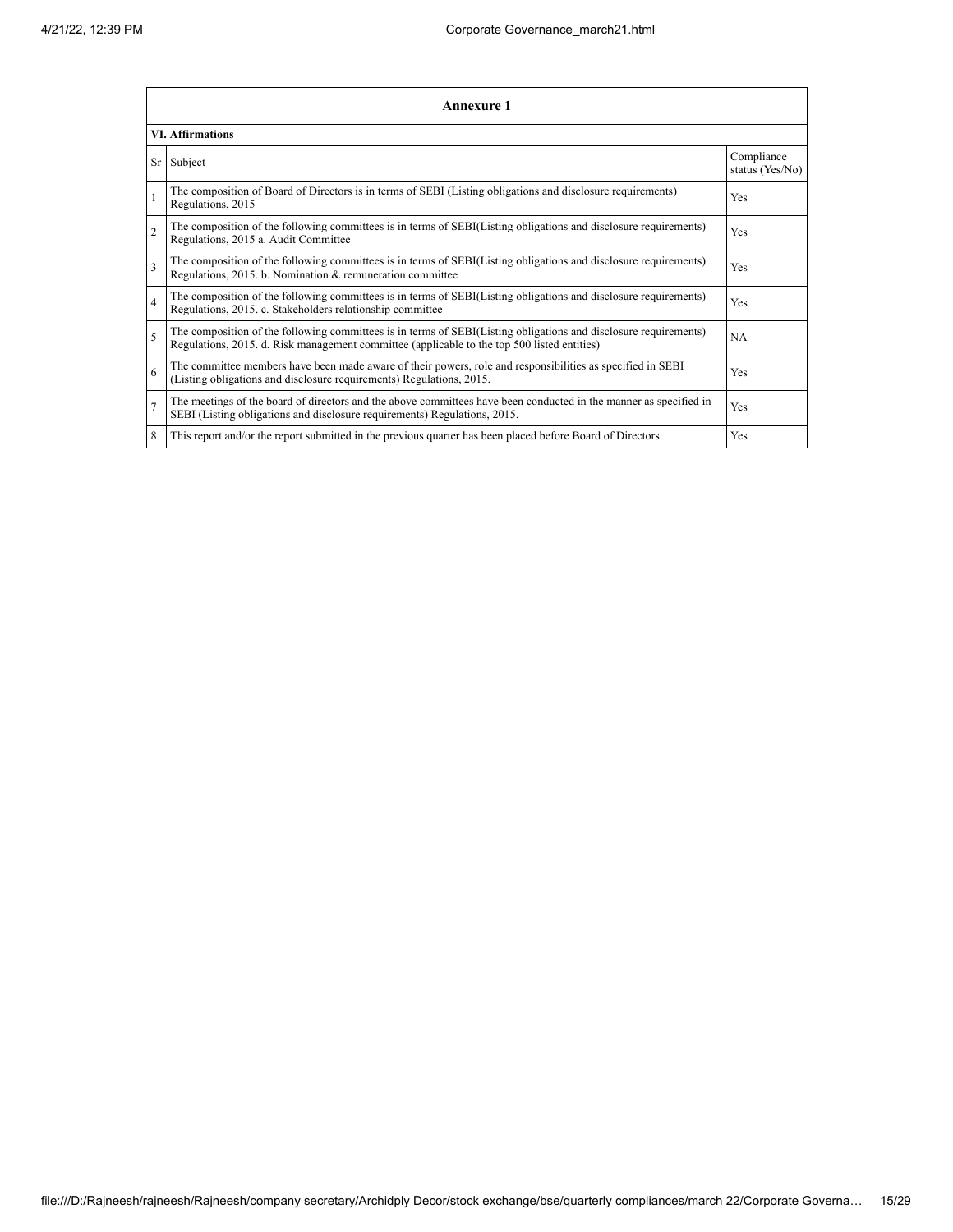|    | <b>Annexure 1</b> |                          |  |  |  |
|----|-------------------|--------------------------|--|--|--|
| Sr | Subject           | Compliance status        |  |  |  |
|    | Name of signatory | <b>SHYAM DAGA</b>        |  |  |  |
|    | Designation       | <b>Managing Director</b> |  |  |  |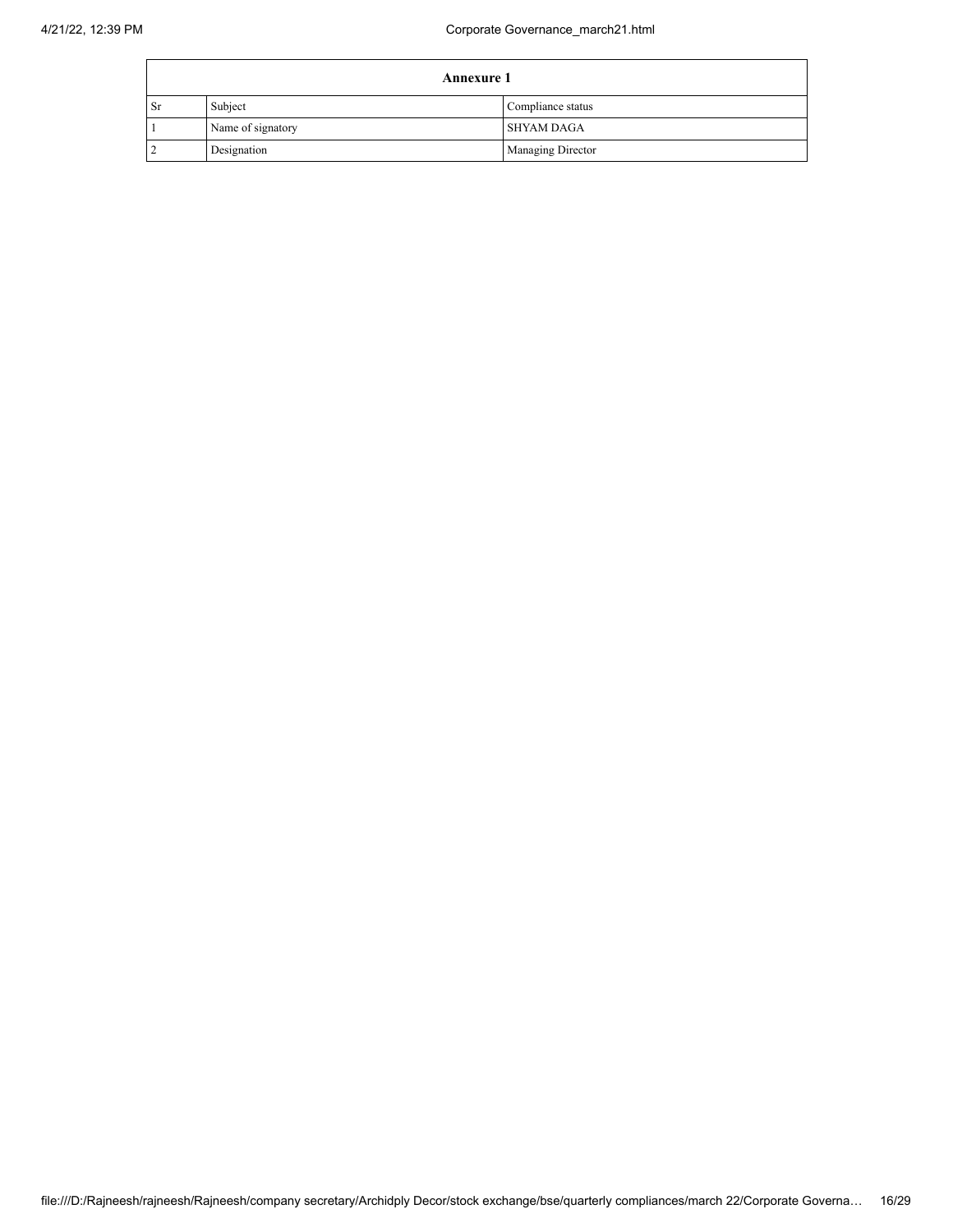**Text Block**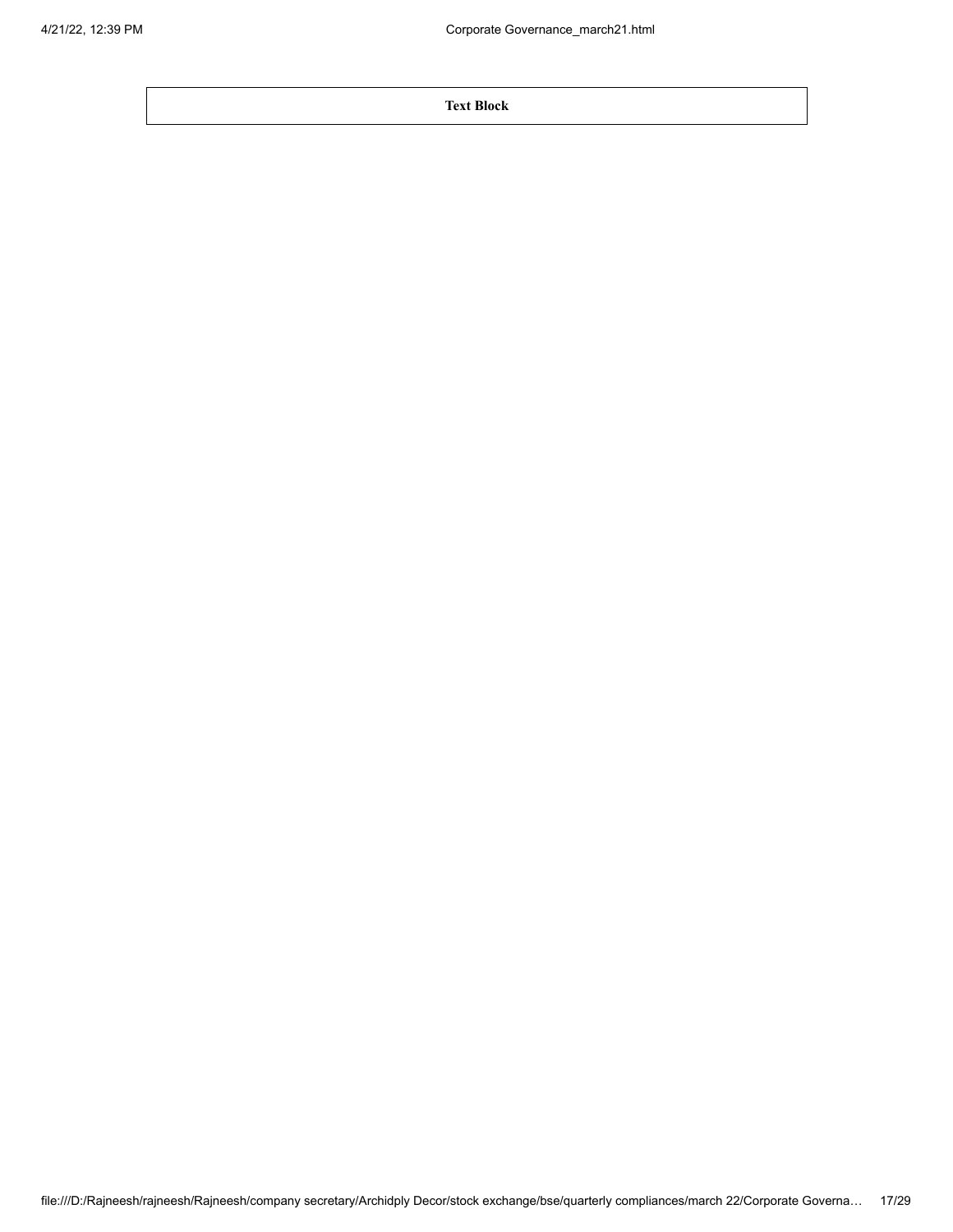|                | <b>Annexure II</b>                                                         |                                  |                                                                                                                 |                        |  |  |  |
|----------------|----------------------------------------------------------------------------|----------------------------------|-----------------------------------------------------------------------------------------------------------------|------------------------|--|--|--|
|                |                                                                            |                                  | Annexure II to be submitted by listed entity at the end of the financial year (for the whole of financial year) |                        |  |  |  |
|                | I. Disclosure on website in terms of Listing Regulations                   |                                  |                                                                                                                 |                        |  |  |  |
| <b>Sr</b>      | Item                                                                       | Compliance status<br>(Yes/No/NA) | If status is "No" details of non-<br>compliance may be given here.                                              | Web address            |  |  |  |
|                | Details of business                                                        | Yes                              |                                                                                                                 | www.archidplydecor.com |  |  |  |
| $\overline{2}$ | Terms and conditions of appointment of<br>independent directors            | Yes                              |                                                                                                                 | www.archidplydecor.com |  |  |  |
| 3              | Composition of various committees of board<br>of directors                 | Yes                              |                                                                                                                 | www.archidplydecor.com |  |  |  |
| $\overline{4}$ | Code of conduct of board of directors and<br>senior management personnel   | Yes                              |                                                                                                                 | www.archidplydecor.com |  |  |  |
| 5              | Details of establishment of vigil mechanism/<br>Whistle Blower policy      | Yes                              |                                                                                                                 | www.archidplydecor.com |  |  |  |
| 6              | Criteria of making payments to non-<br>executive directors                 | Yes                              |                                                                                                                 | www.archidplydecor.com |  |  |  |
| $\overline{7}$ | Policy on dealing with related party<br>transactions                       | Yes                              |                                                                                                                 | www.archidplydecor.com |  |  |  |
| 8              | Policy for determining 'material'<br>subsidiaries                          | NA                               |                                                                                                                 |                        |  |  |  |
| $\mathbf Q$    | Details of familiarization programmes<br>imparted to independent directors | Yes                              |                                                                                                                 | www.archidplydecor.com |  |  |  |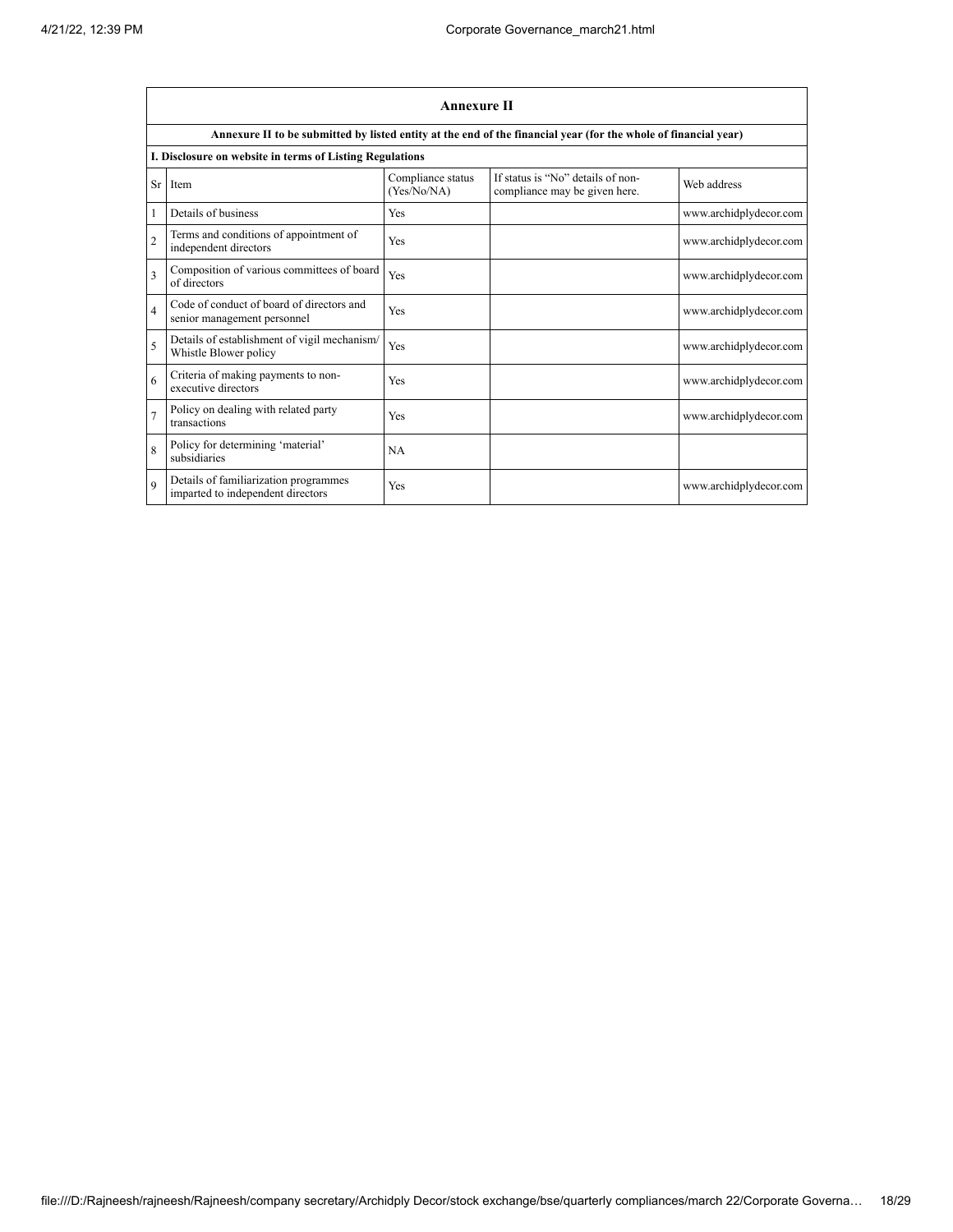|    | <b>Annexure II</b>                                                                                                                                                                           |                                     |                                                                      |                        |  |
|----|----------------------------------------------------------------------------------------------------------------------------------------------------------------------------------------------|-------------------------------------|----------------------------------------------------------------------|------------------------|--|
|    | Annexure II to be submitted by listed entity at the end of the financial year (for the whole of financial year)                                                                              |                                     |                                                                      |                        |  |
|    | I. Disclosure on website in terms of Listing Regulations                                                                                                                                     |                                     |                                                                      |                        |  |
| Sr | Item                                                                                                                                                                                         | Compliance<br>status<br>(Yes/No/NA) | If status is "No" details<br>of non-compliance may<br>be given here. | Web address            |  |
| 10 | Contact information of the designated officials of the listed entity<br>who are responsible for assisting and handling investor grievances                                                   | Yes                                 |                                                                      | www.archidplydecor.com |  |
| 11 | email address for grievance redressal and other relevant details                                                                                                                             | Yes                                 |                                                                      | www.archidplydecor.com |  |
| 12 | Financial results                                                                                                                                                                            | Yes                                 |                                                                      | www.archidplydecor.com |  |
| 13 | Shareholding pattern                                                                                                                                                                         | Yes                                 |                                                                      | www.archidplydecor.com |  |
| 14 | Details of agreements entered into with the media companies<br>and/or their associates                                                                                                       | Yes                                 |                                                                      | www.archidplydecor.com |  |
| 15 | Schedule of analyst or institutional investor meet and<br>presentations made by the listed entity to analysts or institutional<br>investors simultaneously with submission to stock exchange | Yes                                 |                                                                      | www.archidplydecor.com |  |
| 16 | New name and the old name of the listed entity                                                                                                                                               | NA                                  |                                                                      |                        |  |
| 17 | Advertisements as per regulation 47 (1)                                                                                                                                                      | Yes                                 |                                                                      | www.archidplydecor.com |  |
| 18 | Credit rating or revision in credit rating obtained                                                                                                                                          | Yes                                 |                                                                      | www.archidplydecor.com |  |
| 19 | Separate audited financial statements of each subsidiary of the<br>listed entity in respect of a relevant financial year                                                                     | NA                                  |                                                                      |                        |  |
| 20 | Whether company has provided information under separate<br>section on its website as per Regulation $46(2)$                                                                                  | Yes                                 |                                                                      | www.archidplydecor.com |  |
| 21 | Materiality Policy as per Regulation 30                                                                                                                                                      | Yes                                 |                                                                      | www.archidplydecor.com |  |
| 22 | Dividend Distribution policy as per Regulation 43A (as<br>applicable)                                                                                                                        | NA                                  |                                                                      |                        |  |
| 23 | It is certified that these contents on the website of the listed entity<br>are correct                                                                                                       | Yes                                 |                                                                      | www.archidplydecor.com |  |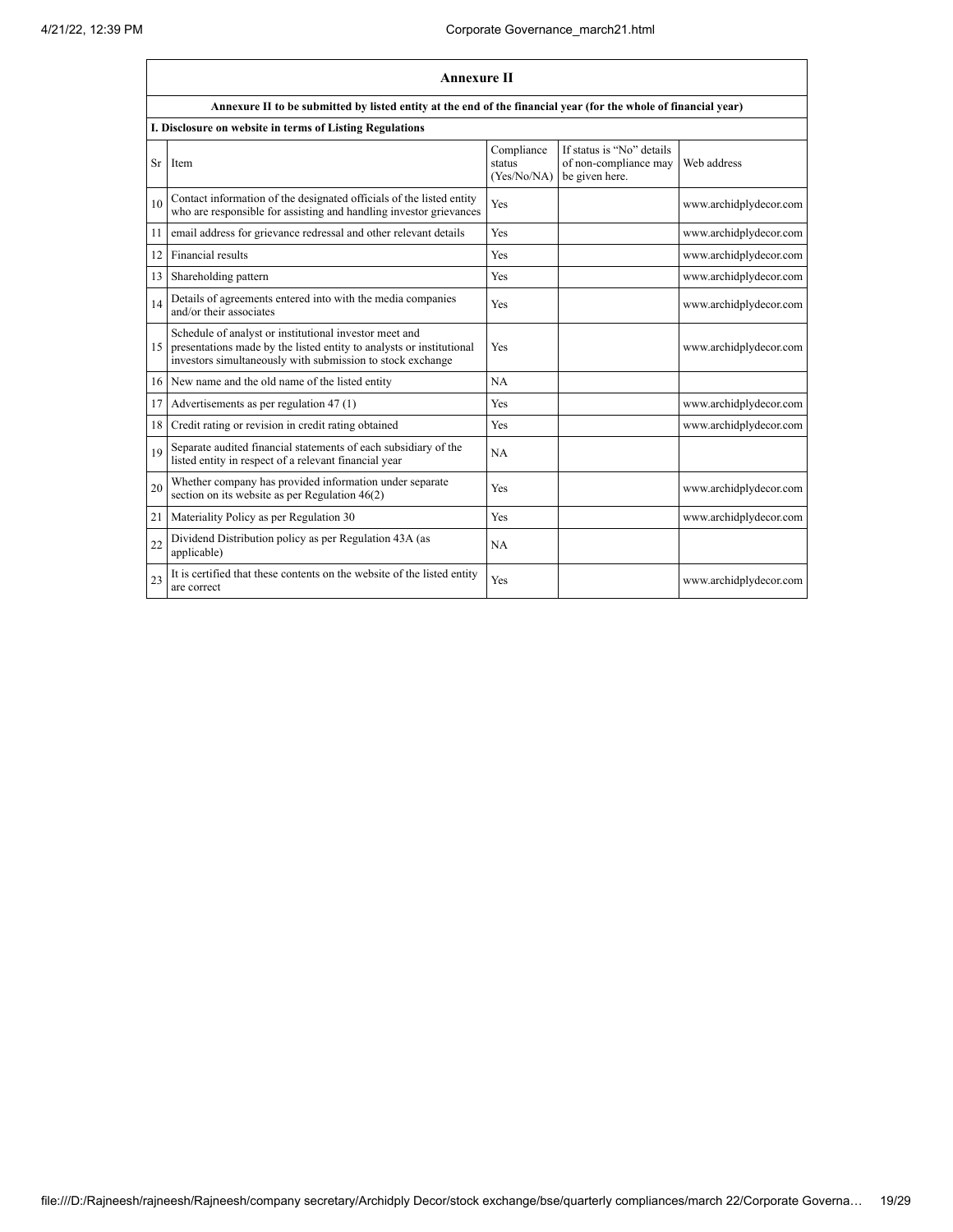|                | <b>Annexure II</b>                                                                                                   |                                   |                                     |                                                                    |  |  |
|----------------|----------------------------------------------------------------------------------------------------------------------|-----------------------------------|-------------------------------------|--------------------------------------------------------------------|--|--|
|                | <b>II. Annual Affirmations</b>                                                                                       |                                   |                                     |                                                                    |  |  |
| <b>Sr</b>      | Particulars                                                                                                          | Regulation<br>Number              | Compliance<br>status<br>(Yes/No/NA) | If status is "No" details of non-<br>compliance may be given here. |  |  |
| $\mathbf{1}$   | Independent director(s) have been appointed in terms of<br>specified criteria of 'independence' and/or 'eligibility' | 16(1)(b) &<br>25(6)               | Yes                                 |                                                                    |  |  |
| $\overline{2}$ | Board composition                                                                                                    | $17(1)$ ,<br>$17(1A)$ &<br>17(1B) | Yes                                 |                                                                    |  |  |
| 3              | Meeting of Board of directors                                                                                        | 17(2)                             | Yes                                 |                                                                    |  |  |
| 4              | Quorum of Board meeting                                                                                              | 17(2A)                            | Yes                                 |                                                                    |  |  |
| 5              | Review of Compliance Reports                                                                                         | 17(3)                             | Yes                                 |                                                                    |  |  |
| 6              | Plans for orderly succession for appointments                                                                        | 17(4)                             | Yes                                 |                                                                    |  |  |
| $\overline{7}$ | Code of Conduct                                                                                                      | 17(5)                             | Yes                                 |                                                                    |  |  |
| 8              | Fees/compensation                                                                                                    | 17(6)                             | Yes                                 |                                                                    |  |  |
| 9              | Minimum Information                                                                                                  | 17(7)                             | Yes                                 |                                                                    |  |  |
| 10             | Compliance Certificate                                                                                               | 17(8)                             | Yes                                 |                                                                    |  |  |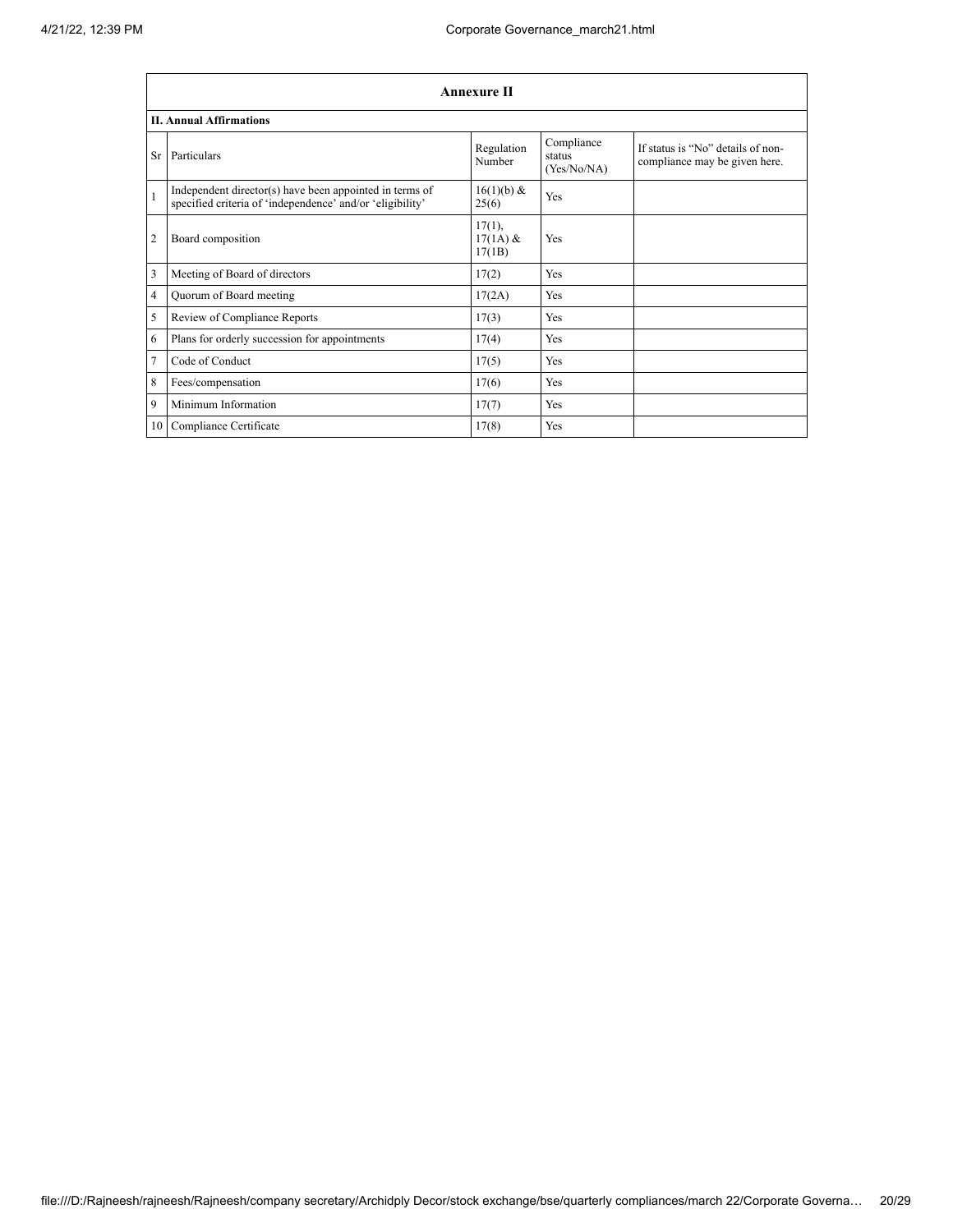|           | <b>Annexure II</b>                                         |                            |                                  |                                                                   |  |  |
|-----------|------------------------------------------------------------|----------------------------|----------------------------------|-------------------------------------------------------------------|--|--|
|           | <b>II. Annual Affirmations</b>                             |                            |                                  |                                                                   |  |  |
| <b>Sr</b> | Particulars                                                | Regulation<br>Number       | Compliance status<br>(Yes/No/NA) | If status is "No" details of non-compliance<br>may be given here. |  |  |
| 11        | Risk Assessment & Management                               | 17(9)                      | <b>Yes</b>                       |                                                                   |  |  |
| 12        | Performance Evaluation of Independent<br><b>Directors</b>  | 17(10)                     | Yes                              |                                                                   |  |  |
| 13        | Recommendation of Board                                    | 17(11)                     | <b>Yes</b>                       |                                                                   |  |  |
|           | 14 Maximum number of Directorships                         | 17A                        | Yes                              |                                                                   |  |  |
| 15        | Composition of Audit Committee                             | 18(1)                      | Yes                              |                                                                   |  |  |
| 16        | Meeting of Audit Committee                                 | 18(2)                      | Yes                              |                                                                   |  |  |
| 17        | Composition of nomination & remuneration<br>committee      | 19(1) & (2)                | Yes                              |                                                                   |  |  |
| 18        | Quorum of Nomination and Remuneration<br>Committee meeting | 19(2A)                     | Yes                              |                                                                   |  |  |
| 19        | Meeting of Nomination and Remuneration<br>Committee        | 19(3A)                     | Yes                              |                                                                   |  |  |
| 20        | Composition of Stakeholder Relationship<br>Committee       | $20(1), 20(2)$ &<br>20(2A) | Yes                              |                                                                   |  |  |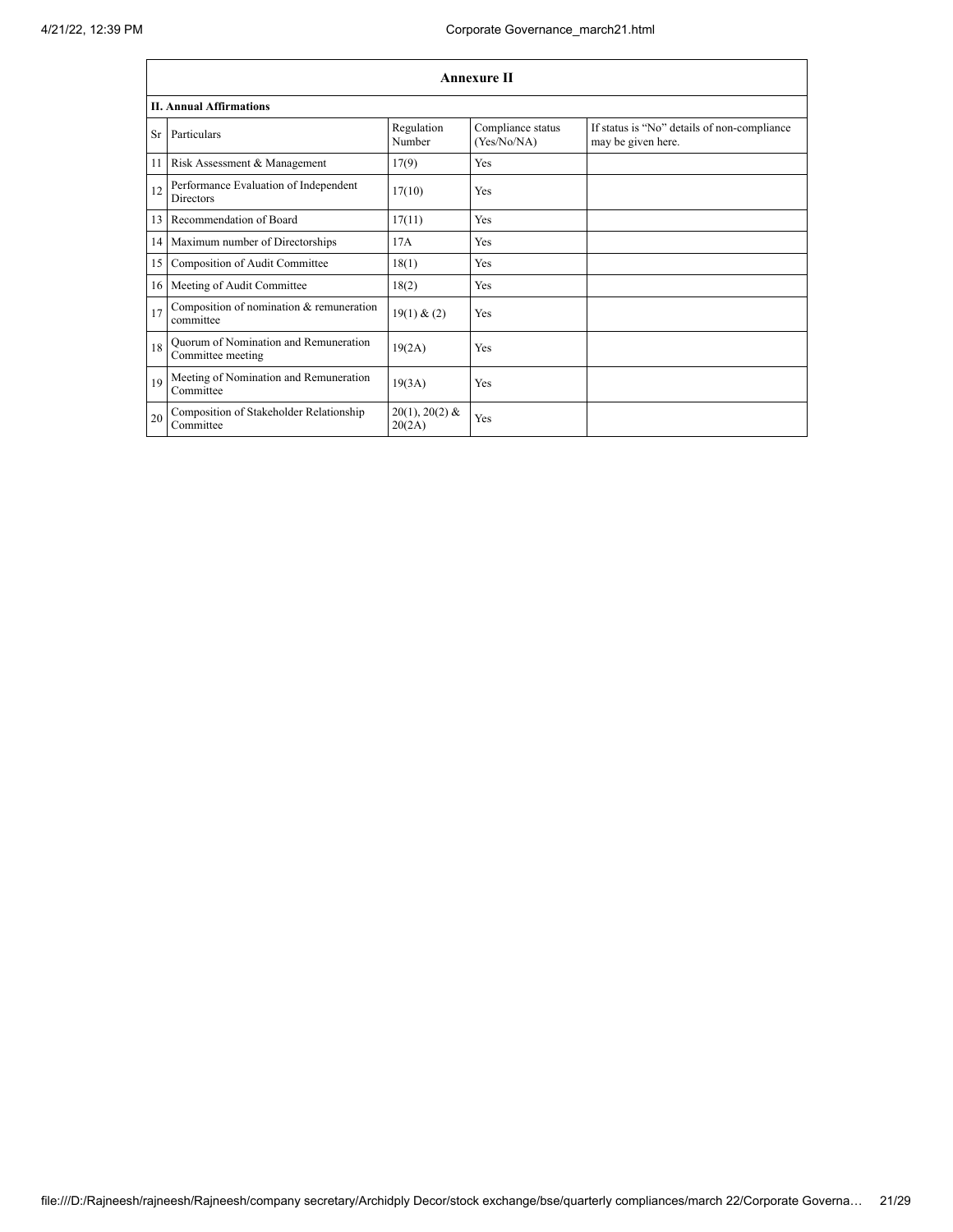|           | Annexure II                                                                            |                                                     |                                  |                                                                    |  |  |
|-----------|----------------------------------------------------------------------------------------|-----------------------------------------------------|----------------------------------|--------------------------------------------------------------------|--|--|
|           | <b>II. Annual Affirmations</b>                                                         |                                                     |                                  |                                                                    |  |  |
| <b>Sr</b> | Particulars                                                                            | Regulation<br>Number                                | Compliance status<br>(Yes/No/NA) | If status is "No" details of non-<br>compliance may be given here. |  |  |
| 21        | Meeting of Stakeholders Relationship Committee                                         | 20(3A)                                              | Yes                              |                                                                    |  |  |
| 22        | Composition and role of risk management<br>committee                                   | 21(1), (2), (3), (4)                                | <b>NA</b>                        |                                                                    |  |  |
| 23        | Meeting of Risk Management Committee                                                   | 21(3A)                                              | <b>NA</b>                        |                                                                    |  |  |
| 24        | Vigil Mechanism                                                                        | 22                                                  | Yes                              |                                                                    |  |  |
| 25        | Policy for related party Transaction                                                   | $23(1)$ , $(1A)$ , $(5)$ ,<br>$(6)$ , $(7)$ & $(8)$ | Yes                              |                                                                    |  |  |
| 26        | Prior or Omnibus approval of Audit Committee for<br>all related party transactions     | 23(2), (3)                                          | Yes                              |                                                                    |  |  |
| 27        | Approval for material related party transactions                                       | 23(4)                                               | Yes                              |                                                                    |  |  |
| 28        | Disclosure of related party transactions on<br>consolidated basis                      | 23(9)                                               | Yes                              |                                                                    |  |  |
| 29        | Composition of Board of Directors of unlisted<br>material Subsidiary                   | 24(1)                                               | <b>NA</b>                        |                                                                    |  |  |
| 30        | Other Corporate Governance requirements with<br>respect to subsidiary of listed entity | 24(2),(3),(4),(5)<br>$\&(6)$                        | NA                               |                                                                    |  |  |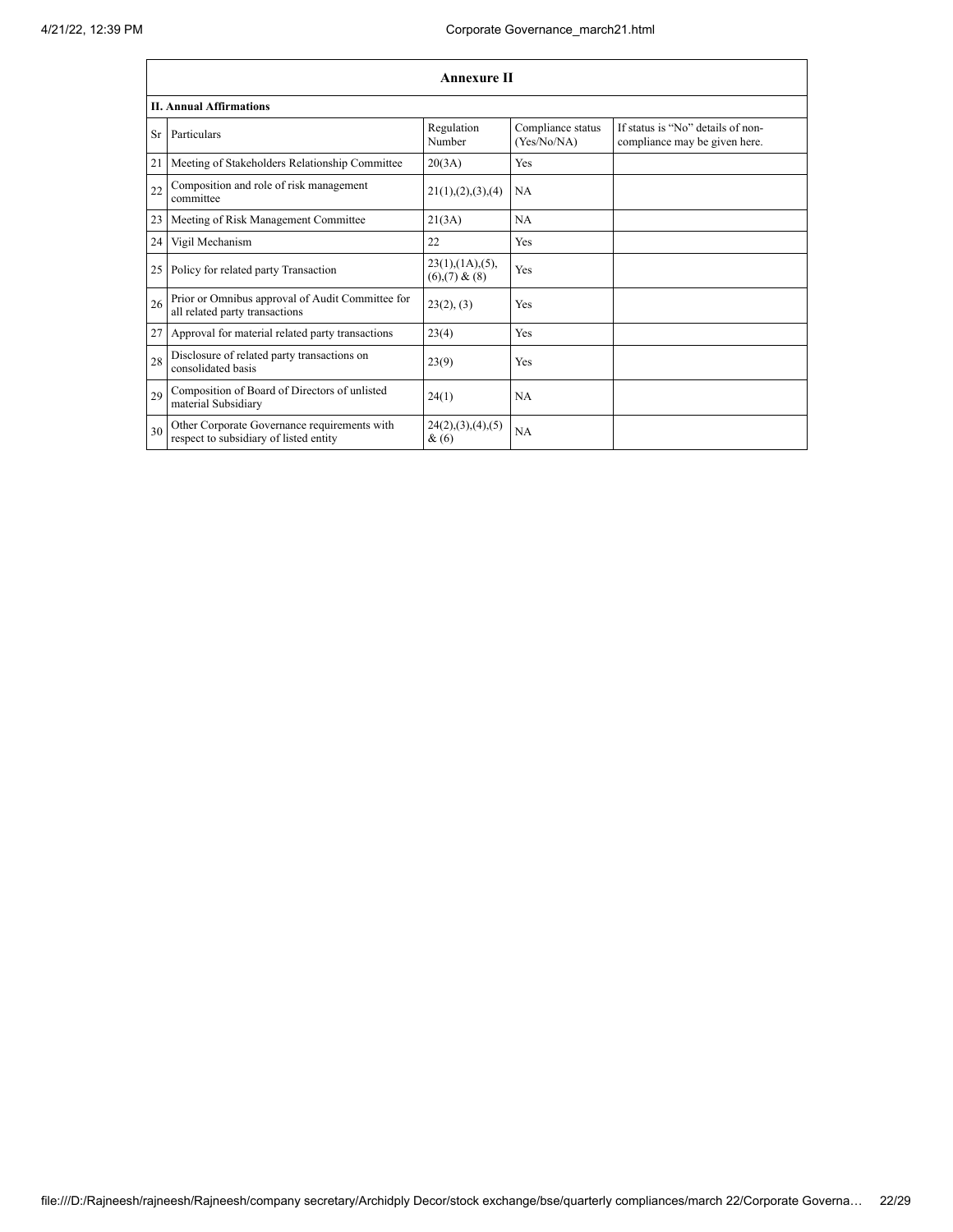|    | <b>Annexure II</b>                                                                                                   |                      |                                     |                                                                    |  |
|----|----------------------------------------------------------------------------------------------------------------------|----------------------|-------------------------------------|--------------------------------------------------------------------|--|
|    | <b>II. Annual Affirmations</b>                                                                                       |                      |                                     |                                                                    |  |
| Sr | Particulars                                                                                                          | Regulation<br>Number | Compliance<br>status<br>(Yes/No/NA) | If status is "No" details of non-<br>compliance may be given here. |  |
| 31 | Annual Secretarial Compliance Report                                                                                 | 24(A)                | Yes                                 |                                                                    |  |
| 32 | Alternate Director to Independent Director                                                                           | 25(1)                | <b>NA</b>                           |                                                                    |  |
| 33 | Maximum Tenure                                                                                                       | 25(2)                | NA                                  |                                                                    |  |
| 34 | Meeting of independent directors                                                                                     | $25(3)$ &<br>(4)     | Yes                                 |                                                                    |  |
| 35 | Familiarization of independent directors                                                                             | 25(7)                | Yes                                 |                                                                    |  |
| 36 | Declaration from Independent Director                                                                                | $25(8)$ &<br>(9)     | Yes                                 |                                                                    |  |
| 37 | D & O Insurance for Independent Directors                                                                            | 25(10)               | <b>NA</b>                           |                                                                    |  |
| 38 | Memberships in Committees                                                                                            | 26(1)                | Yes                                 |                                                                    |  |
| 39 | Affirmation with compliance to code of conduct from members of<br>Board of Directors and Senior management personnel | 26(3)                | Yes                                 |                                                                    |  |
| 40 | Disclosure of Shareholding by Non-Executive Directors                                                                | 26(4)                | Yes                                 |                                                                    |  |
| 41 | Policy with respect to Obligations of directors and senior<br>management                                             | $26(2)$ &<br>26(5)   | Yes                                 |                                                                    |  |
|    | Any other information to be provided - Add Notes                                                                     |                      |                                     |                                                                    |  |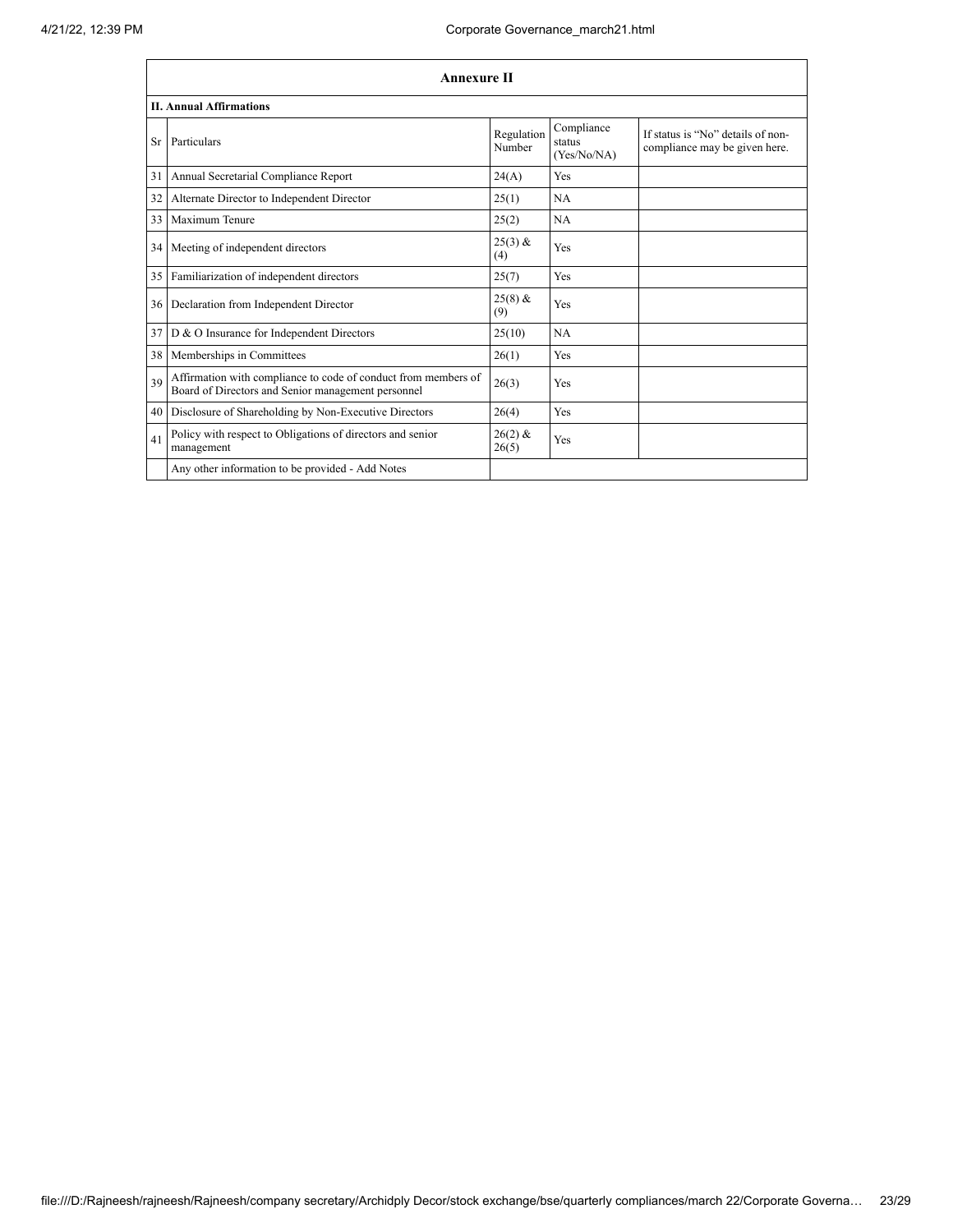| <b>Annexure II</b> |                   |  |  |  |
|--------------------|-------------------|--|--|--|
| Name of signatory  | <b>SHYAM DAGA</b> |  |  |  |
| Designation        | Managing Director |  |  |  |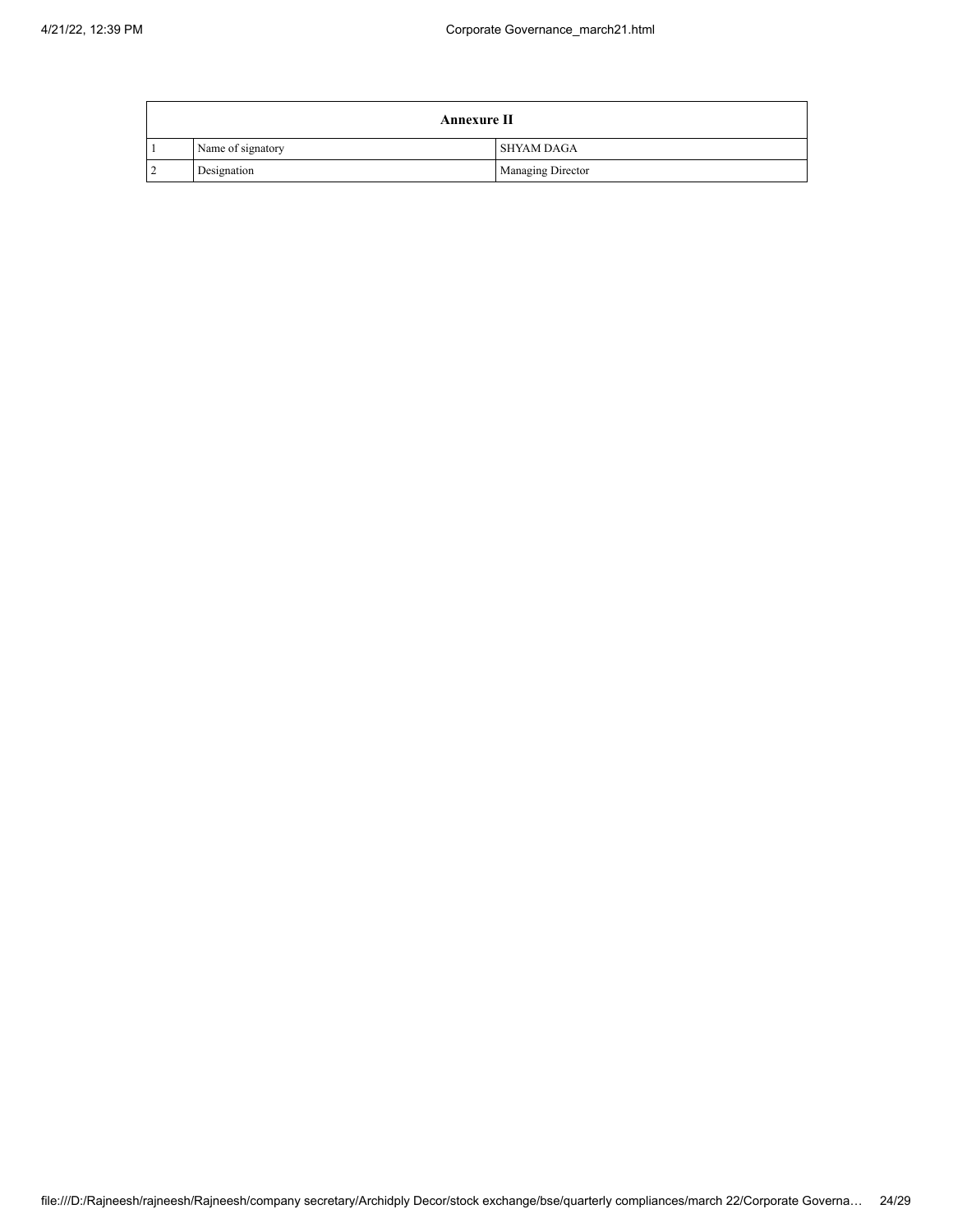| Annexure II                                                                                                                                                                 |                                         |  |  |  |  |  |
|-----------------------------------------------------------------------------------------------------------------------------------------------------------------------------|-----------------------------------------|--|--|--|--|--|
| <b>III.</b> Affirmations                                                                                                                                                    |                                         |  |  |  |  |  |
| <b>Sr</b> Particulars                                                                                                                                                       | <b>Compliance status</b><br>(Yes/No/NA) |  |  |  |  |  |
| The Listed Entity has approved Material Subsidiary Policy and the Corporate Governance requirements with<br>NA<br>respect to subsidiary of Listed Entity have been complied |                                         |  |  |  |  |  |
| Any other information to be provided                                                                                                                                        |                                         |  |  |  |  |  |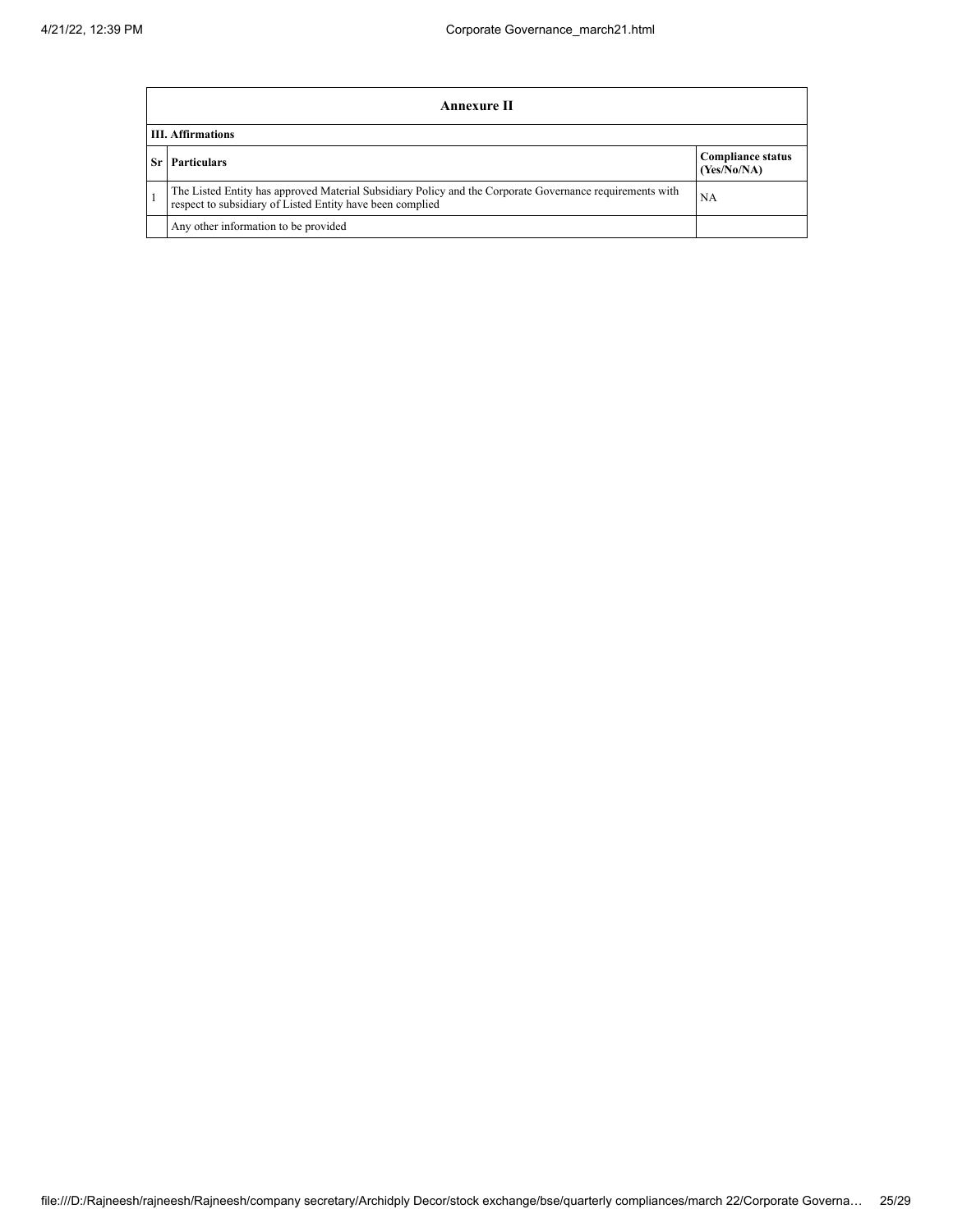| <b>Annexure II</b> |                          |  |  |  |
|--------------------|--------------------------|--|--|--|
| Name of signatory  | <b>SHYAM DAGA</b>        |  |  |  |
| Designation        | <b>Managing Director</b> |  |  |  |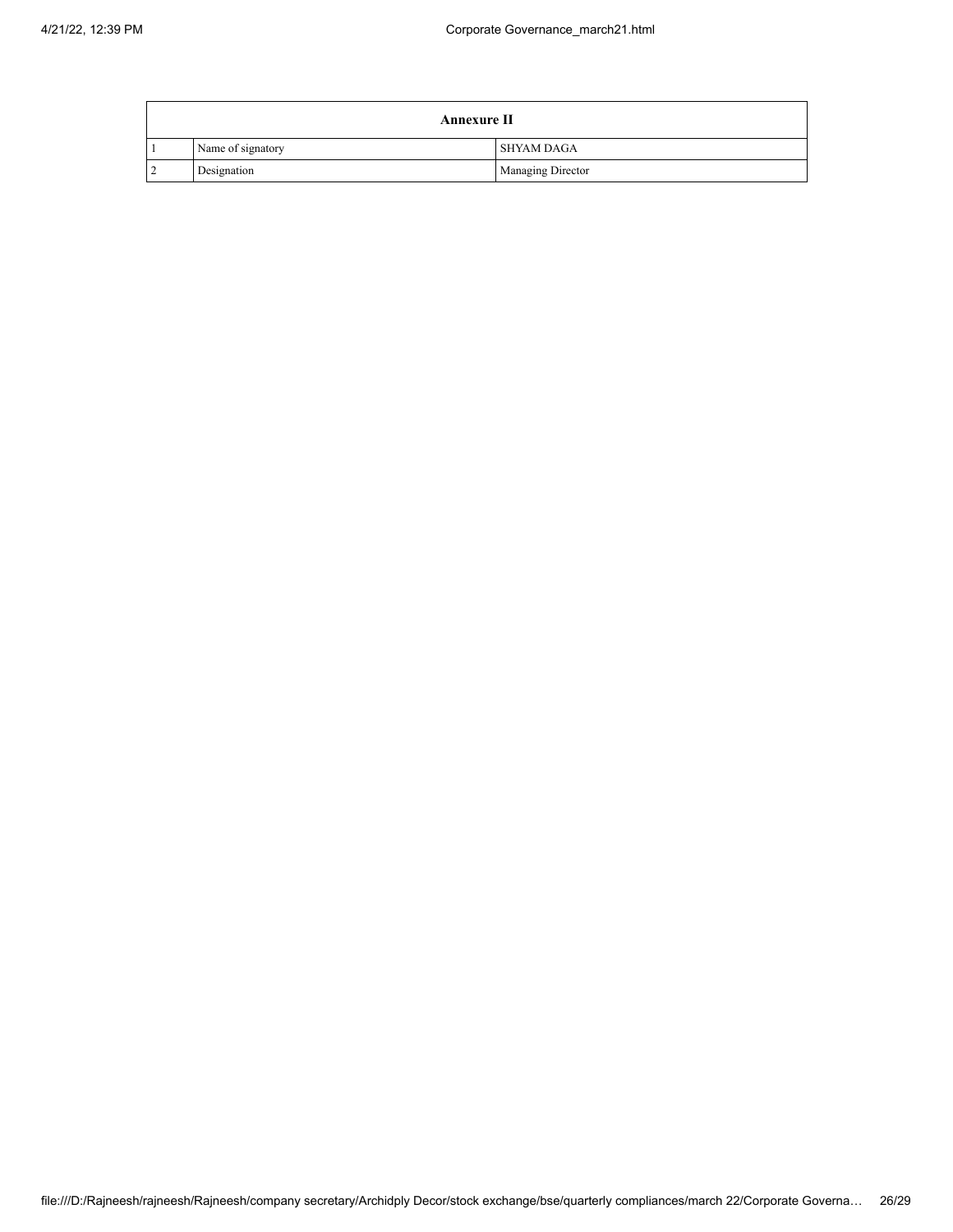| <b>Additional Half yearly Disclosure</b>                                                                                                                                                                                                                                                                                                                                                                                                |                                                |                                                                       |                                                                |  |
|-----------------------------------------------------------------------------------------------------------------------------------------------------------------------------------------------------------------------------------------------------------------------------------------------------------------------------------------------------------------------------------------------------------------------------------------|------------------------------------------------|-----------------------------------------------------------------------|----------------------------------------------------------------|--|
| Applicability of disclosure                                                                                                                                                                                                                                                                                                                                                                                                             | Applicable                                     |                                                                       |                                                                |  |
| Reason for Non Applicability                                                                                                                                                                                                                                                                                                                                                                                                            | Textual Information(1)                         |                                                                       |                                                                |  |
| I. Disclosure of Loans/ guarantees/comfort letters /securities etc.refer note below                                                                                                                                                                                                                                                                                                                                                     |                                                |                                                                       |                                                                |  |
| (A) Any loan or any other form of debt advanced by the listed entity directly or indirectly to                                                                                                                                                                                                                                                                                                                                          |                                                |                                                                       |                                                                |  |
| Entity                                                                                                                                                                                                                                                                                                                                                                                                                                  | Aggregate amount advanced during six<br>months | Balance<br>outstanding<br>at the end of<br>six months                 |                                                                |  |
| Promoter or any other entity controlled by them                                                                                                                                                                                                                                                                                                                                                                                         | $\overline{0}$                                 | $\bf{0}$                                                              |                                                                |  |
| Promoter Group or any other entity controlled by them                                                                                                                                                                                                                                                                                                                                                                                   | $\mathbf{0}$                                   | $\overline{0}$                                                        |                                                                |  |
| Directors (including relatives) or any other entity controlled<br>by them                                                                                                                                                                                                                                                                                                                                                               | $\overline{0}$                                 | $\bf{0}$                                                              |                                                                |  |
| KMPs or any other entity controlled by them                                                                                                                                                                                                                                                                                                                                                                                             | $\boldsymbol{0}$                               | $\mathbf{0}$                                                          |                                                                |  |
| (B) Any guarantee / comfort letter (by whatever name called) provided by the listed entity directly or<br>indirectly, in connection with any loan(s) or any other form of debt availed By<br>Balance<br>Aggregate<br>outstanding at the                                                                                                                                                                                                 |                                                |                                                                       |                                                                |  |
| Entity                                                                                                                                                                                                                                                                                                                                                                                                                                  | Type (guarantee, comfort letter etc.)          | amount of<br>issuance<br>during six<br>months                         | end of six<br>months(taking into<br>account any<br>invocation) |  |
| Promoter or any other entity controlled by them                                                                                                                                                                                                                                                                                                                                                                                         | <b>NIL</b>                                     | $\mathbf{0}$                                                          | $\mathbf{0}$                                                   |  |
| Promoter Group or any other entity controlled by them                                                                                                                                                                                                                                                                                                                                                                                   | <b>NIL</b>                                     | $\mathbf{0}$                                                          | $\mathbf{0}$                                                   |  |
| Directors (including relatives) or any other entity controlled<br>by them                                                                                                                                                                                                                                                                                                                                                               | <b>NIL</b>                                     | $\bf{0}$                                                              | $\mathbf{0}$                                                   |  |
| KMPs or any other entity controlled by them                                                                                                                                                                                                                                                                                                                                                                                             | NIL                                            | $\theta$                                                              | $\mathbf{0}$                                                   |  |
| (C) Any security provided by the listed entity directly or indirectly, in connection with any loan(s) or any                                                                                                                                                                                                                                                                                                                            |                                                |                                                                       |                                                                |  |
| other form of debt availed by                                                                                                                                                                                                                                                                                                                                                                                                           |                                                |                                                                       |                                                                |  |
| Entity                                                                                                                                                                                                                                                                                                                                                                                                                                  | Type of security (cash, shares etc.)           | Aggregate<br>value of<br>security<br>provided<br>during six<br>months | Balance<br>outstanding at the<br>end of six months             |  |
| Promoter or any other entity controlled by them                                                                                                                                                                                                                                                                                                                                                                                         | <b>NIL</b>                                     | $\bf{0}$                                                              | $\boldsymbol{0}$                                               |  |
| Promoter Group or any other entity controlled by them                                                                                                                                                                                                                                                                                                                                                                                   | NIL                                            | 0                                                                     | $\boldsymbol{0}$                                               |  |
| Directors (including relatives) or any other entity controlled<br>by them                                                                                                                                                                                                                                                                                                                                                               | NIL                                            | $\mathbf{0}$                                                          | $\theta$                                                       |  |
| KMPs or any other entity controlled by them                                                                                                                                                                                                                                                                                                                                                                                             | NIL                                            | $\bf{0}$                                                              | $\mathbf{0}$                                                   |  |
| (D) Additional Information                                                                                                                                                                                                                                                                                                                                                                                                              |                                                |                                                                       | Textual<br>Information $(2)$                                   |  |
| <b>II.</b> Affirmations                                                                                                                                                                                                                                                                                                                                                                                                                 |                                                |                                                                       |                                                                |  |
| Affirmations                                                                                                                                                                                                                                                                                                                                                                                                                            |                                                | Compliance<br><b>Status</b>                                           | Company Remarks                                                |  |
| All loans (or other form of debt), guarantees, comfort letters (by whatever name called) or securities in<br>connection with any loan(s) (or other form of debt) given directly or indirectly by the listed entity to<br>promoter(s), promoter group, director(s) (including their relatives), key managerial personnel<br>(including their relatives) or any entity controlled by them are in the economic interest of the<br>company. |                                                |                                                                       | Textual<br>Information $(3)$                                   |  |
| Name                                                                                                                                                                                                                                                                                                                                                                                                                                    | SHYAM DAGA                                     |                                                                       |                                                                |  |
|                                                                                                                                                                                                                                                                                                                                                                                                                                         |                                                |                                                                       |                                                                |  |
| Designation                                                                                                                                                                                                                                                                                                                                                                                                                             | CEO                                            |                                                                       |                                                                |  |
| Place                                                                                                                                                                                                                                                                                                                                                                                                                                   | BANGALORE                                      |                                                                       |                                                                |  |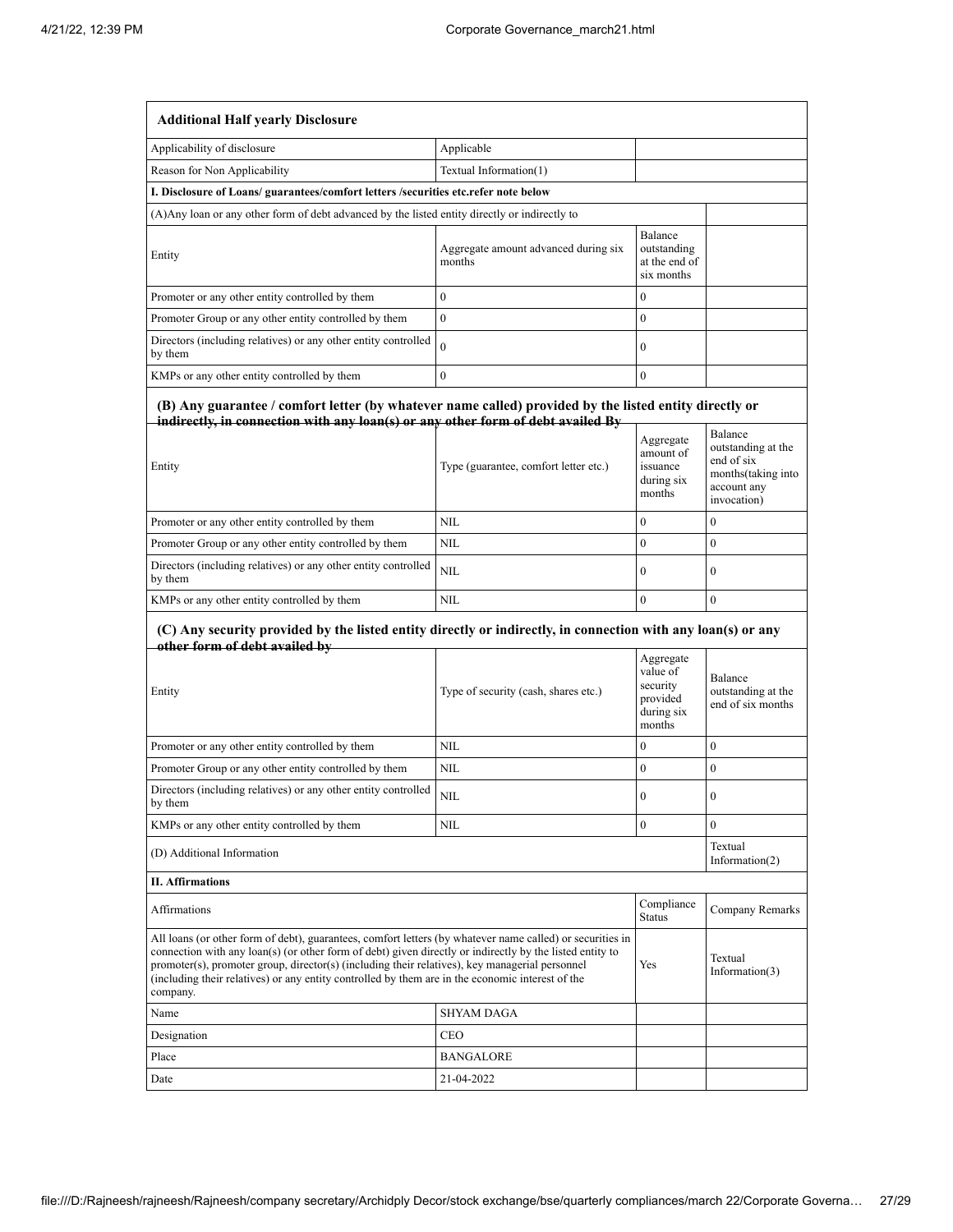| <b>Signatory Details</b> |                   |  |
|--------------------------|-------------------|--|
| Name of signatory        | <b>SHYAM DAGA</b> |  |
| Designation of person    | Managing Director |  |
| Place                    | <b>BANGALORE</b>  |  |
| Date                     | 21-04-2022        |  |